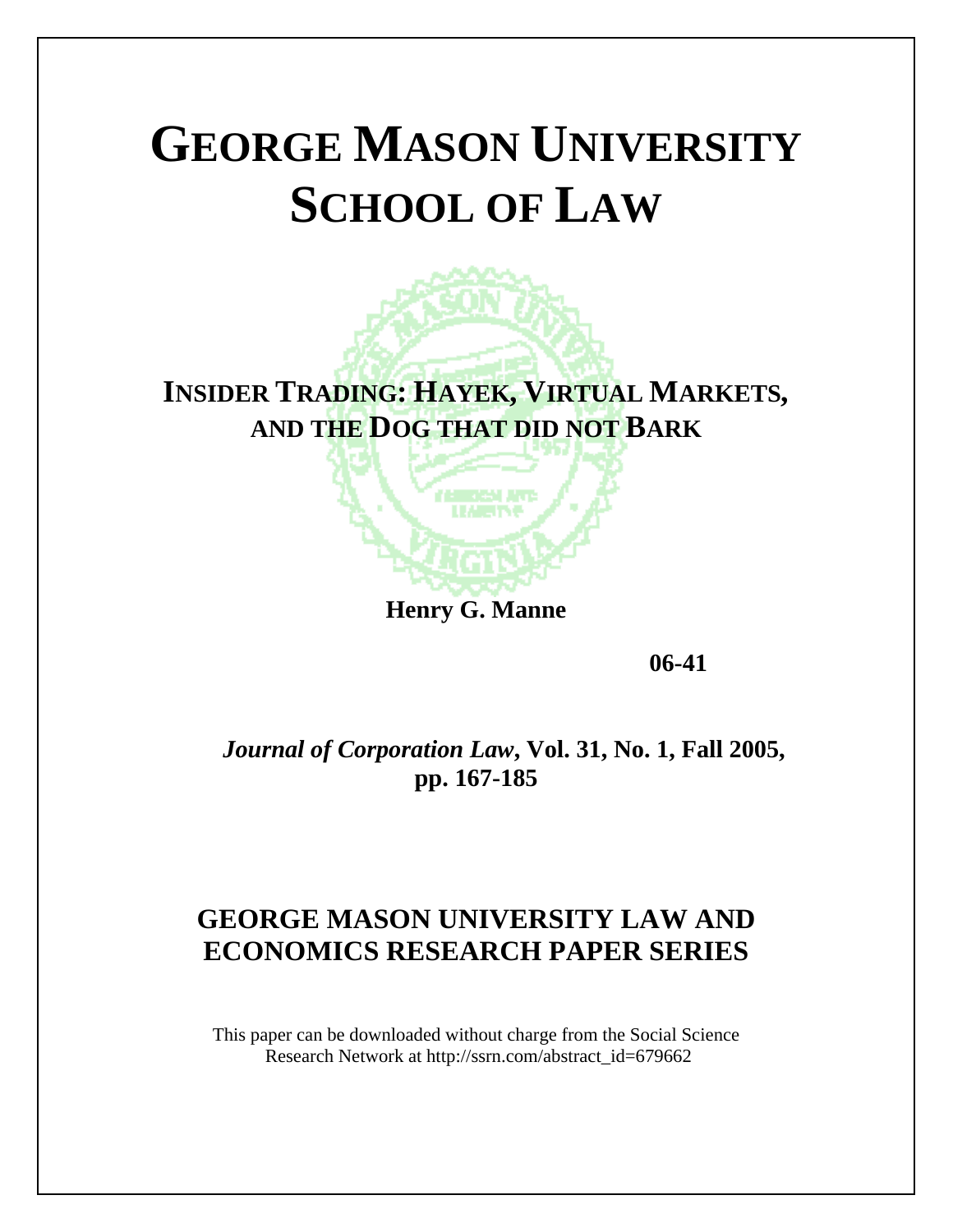## **Insider Trading: Hayek, Virtual Markets, and the Dog that Did Not Bark**

#### **HENRY G. MANNE \***

"How is the betting?"

"Well, that is the curious part of it. You could have got fifteen to one yesterday, but the price has become shorter and shorter, until you can hardly get three to one now." "Hum!" said Holmes. "Somebody knows something, that is clear!"

Inspector Gregory: "Is there any other point to which you would wish to draw my attention?" Holmes: "To the curious incident of the dog in the night-time." "The dog did nothing in the nighttime" "That was the curious incident," remarked Sherlock Holmes.

From *The Adventure of Silver Blaze* by Arthur Conan Doyle

*This Essay briefly reexamines the great debates on the role of insider trading in the corporate system from the perspectives of efficiency of capital markets, harm to individual investors, and executive compensation. The focus is on the mystery of why trading by all kinds of insiders as well as knowledgeable outsiders was studiously ignored by the business and investment communities before the advent of insider trading regulation. It is hardly conceivable that officers, directors, and controlling shareholders would have remained totally silent in the face of widespread insider trading if they had seen the practice as being harmful to the company, to themselves, or to investors. By analogy with the famous article by Friedrich Hayek,* The Use of Knowledge in Society*, this Essay considers the problem of obtaining necessary information for managers of large corporate enterprises. The suggested analytical framework views the share price, sensitively impacted by informed trading, as a mechanism for timely transmission of valuable information to top managers and large shareholders. Informed trading in the stock market is also compared to "prediction" or "virtual" markets currently used by corporations and policymakers.* 

#### **PART I – BACKGROUND**

 $\overline{a}$ 

It is almost 40 years since the publication of my book, *Insider Trading and the Stock Market*,<sup>[1](#page-1-0)</sup> and the topic still has the ability to engender heated argument as well as

<span id="page-1-0"></span><sup>\*</sup>Dean Emeritus and University Professor Emeritus, George Mason University School of Law. Copyright © 2005, Henry G. Manne. I am grateful to Stephen M. Bainbridge, William Carney, Enrico Colombatto, Stanislav Dolgopolov, William Klein, Geoffrey Manne, and Larry Ribstein for helpful suggestions and discussions.

 $1$  Henry G. Manne, Insider Trading and the Stock Market (1966).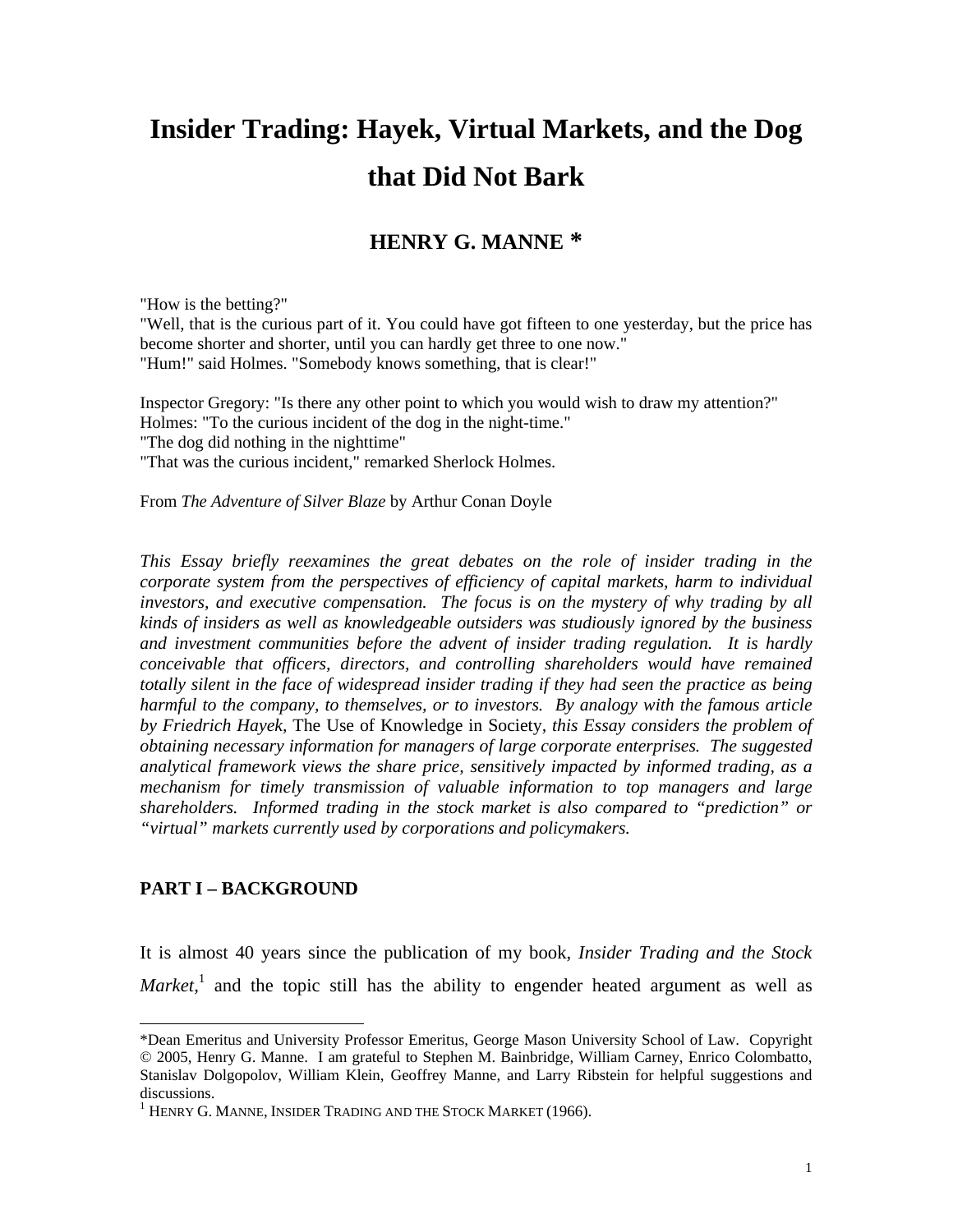seemingly unending efforts at analytical explication.<sup>[2](#page-2-0)</sup> I apologize at the outset for continuing the debate, especially since I myself thought that it had about run its course. Nonetheless, the topic refuses to die, and it continues to stimulate new hypotheses, one of which is about to be offered.

This taxing of the intellectual tolerance of critics of insider trading may have a redeeming feature for many. In the process of developing this new idea, I have had to reexamine and substantially modify perhaps the most vigorously criticized claim I made for the positive benefits of unregulated insider trading. That was the notion that insider trading can be used as an important component of executive compensation. I hope that I am about to offer a much stronger substitute argument.

Fundamentally, my book made only three basic economic arguments.<sup>[3](#page-2-1)</sup> One was that the practice of insider trading did no significant harm to long-term investors. The other two were claims of positive benefits from the practice, one, the compensation argument, and the other, the idea that insider trading contributed importantly to the efficiency of stock market pricing.

By and large the idea that there is no direct harm from the practice has held up very well, especially the point that no real damage is caused to an investor who engages anonymously on an exchange in a trade with an insider on the other side of the transaction. However, one "harm" argument of feasible merit<sup>[4](#page-2-2)</sup> has dominated the academic literature for some time. This is the so-called "adverse selection" argument. Basically the argument is that, since specialists on the floor of stock exchanges (or other

<span id="page-2-0"></span> <sup>2</sup> For an excellent though but already somewhat dated bibliography, see Stephen M. Bainbridge, *Insider Trading*, *in* III ENCYCLOPEDIA OF LAW AND ECONOMICS 772, 798-812 (Boudewijn Bouckaert & Gerrit De Geest eds., 2000). For the most comprehensive treatise, see WILLIAM K.S. WANG & MARC I. STEINBERG, INSIDER TRADING (1996 & Supp. 2002). 3

<span id="page-2-1"></span><sup>&</sup>lt;sup>3</sup> This discussion leaves aside such tangential but important issues as the enforceability of insider trading laws and public choice aspects of the subject, as well as such tangential but economically irrelevant notions as the fairness of the practice. 4

<span id="page-2-2"></span><sup>&</sup>lt;sup>4</sup> I do not consider the SEC's "official" line on insider trading, that it destroys the confidence of investors and thus lessens both liquidity and investment, to have serious merit. Apart from being a nearly unfalsifiable proposition, it is devoid of the scantest economic or empirical content. It has, however, been enormously important in the propaganda campaign the SEC has waged for years to demonize insider trading.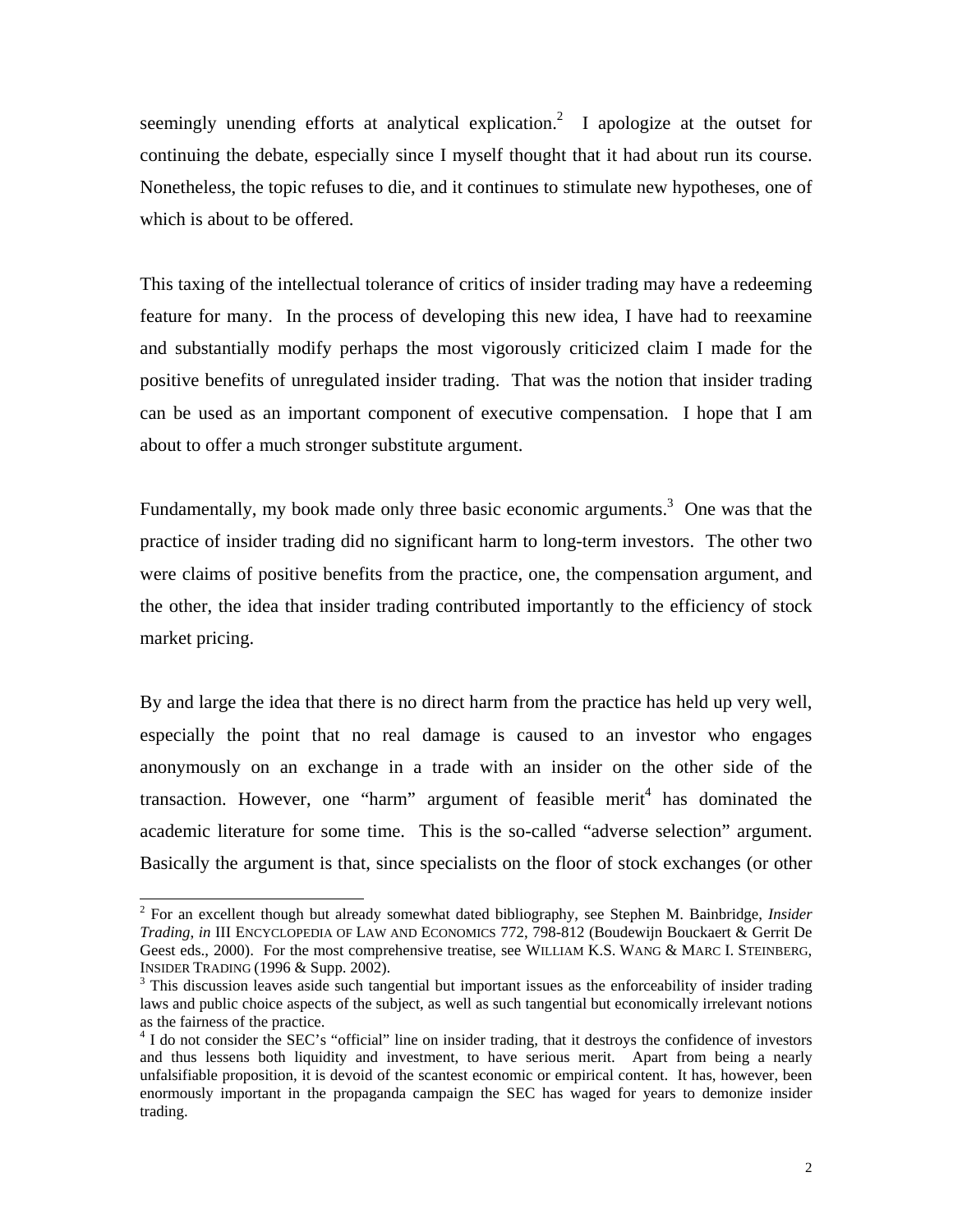market makers) systematically lose money when insiders are trading, they will expand their bid-ask spread in order to cover this greater cost of doing business. In this fashion, it is argued, they pass along the cost of insiders' trading to all outside investors with whom they deal, the so-called "insider trading tax."<sup>[5](#page-3-0)</sup>

The first part of this argument is really just a variant of the idea in my book that shortterm traders would indeed frequently lose to insiders<sup>6</sup> (a warning against using the stock market as a gambling casino). I suggested that long-term investors<sup>[7](#page-3-2)</sup> had little to worry about quantitatively because of insider trading, and the same thing remains true regardless of the existence of some adverse selection. Furthermore, there is considerable evidence that the harm to market makers exists more in the theoretical world of finance literature than it does in the actual play of the market. Though the argument is theoretically feasible, it seems to be practically irrelevant in the real world. $8$ 

Of the two arguments that I offered for positive benefits from insider trading, the argument for a strong positive relationship between market efficiency and insider trading has proved to be very robust. I missed the very important and related advantage pointed out by Harold Demsetz that access to valuable trading information may allow controlling shareholders to be compensated for the additional risk they assumed by not being well diversified.<sup>9</sup> This is an especially important factor in corporate governance, since,

<span id="page-3-0"></span> <sup>5</sup> Walter Bagehot (pseud. for Jack L. Treynor), *The Only Game in Town*, FIN. ANALYSTS J., Mar.–Apr. 1971, at 12; Thomas E. Copeland & Dan Galai, *Information Effects on the Bid-Ask Spread*, 38 J. FIN. 1457 (1983); Lawrence R. Glosten & Paul R. Milgrom, *Bid, Ask and Transaction Prices in a Specialist Market with Heterogeneously Informed Traders*, 14 J. FIN. ECON. 71 (1985). 6

<span id="page-3-1"></span> $6$  Perhaps in some sense long-term traders lose as well, but quantitatively that is insignificant as compared to short-termers, and even then one must look at various offsetting advantages. *See also* Henry G. Manne, *In Defense of Insider Trading*, HARV. BUS. REV., Nov.–Dec. 1966, at 113, 114-15. 7

<span id="page-3-2"></span> $\frac{7}{7}$  This refers to investors whose trades represent fundamentally a rebalancing of diversified portfolios to reflect changed circumstances or altered weightings in a previously correctly balanced portfolio.

<span id="page-3-3"></span><sup>&</sup>lt;sup>8</sup> See Stanislav Dolgopolov, *Insider Trading and the Bid-Ask Spread: A Critical Evaluation of Adverse Selection in Market Making*, 33 CAP. U. L. REV. 83 (2004). One of the most telling criticisms of the adverse selection argument is that liquidity providers themselves – including the NYSE specialists and the NASDAQ dealers (but with the exception of liquidity providers in options markets) – are not generally concerned about the presence of insiders in stocks in which they make a market. *Id.* at 108-10, 136-144.

<span id="page-3-4"></span>*See* Harold Demsetz, *Corporate Control, Insider Trading and Rates of Return*, 76 AM. ECON. REV. (PAPERS & PROC.) 313 (1986). It is appropriate to note that controlling shareholders perform a valuable management-monitoring function not shouldered by others shareholders, whose incentive would be to free ride (the ultimate "separation" problem). Demsetz, however, may have overlooked the extent to which a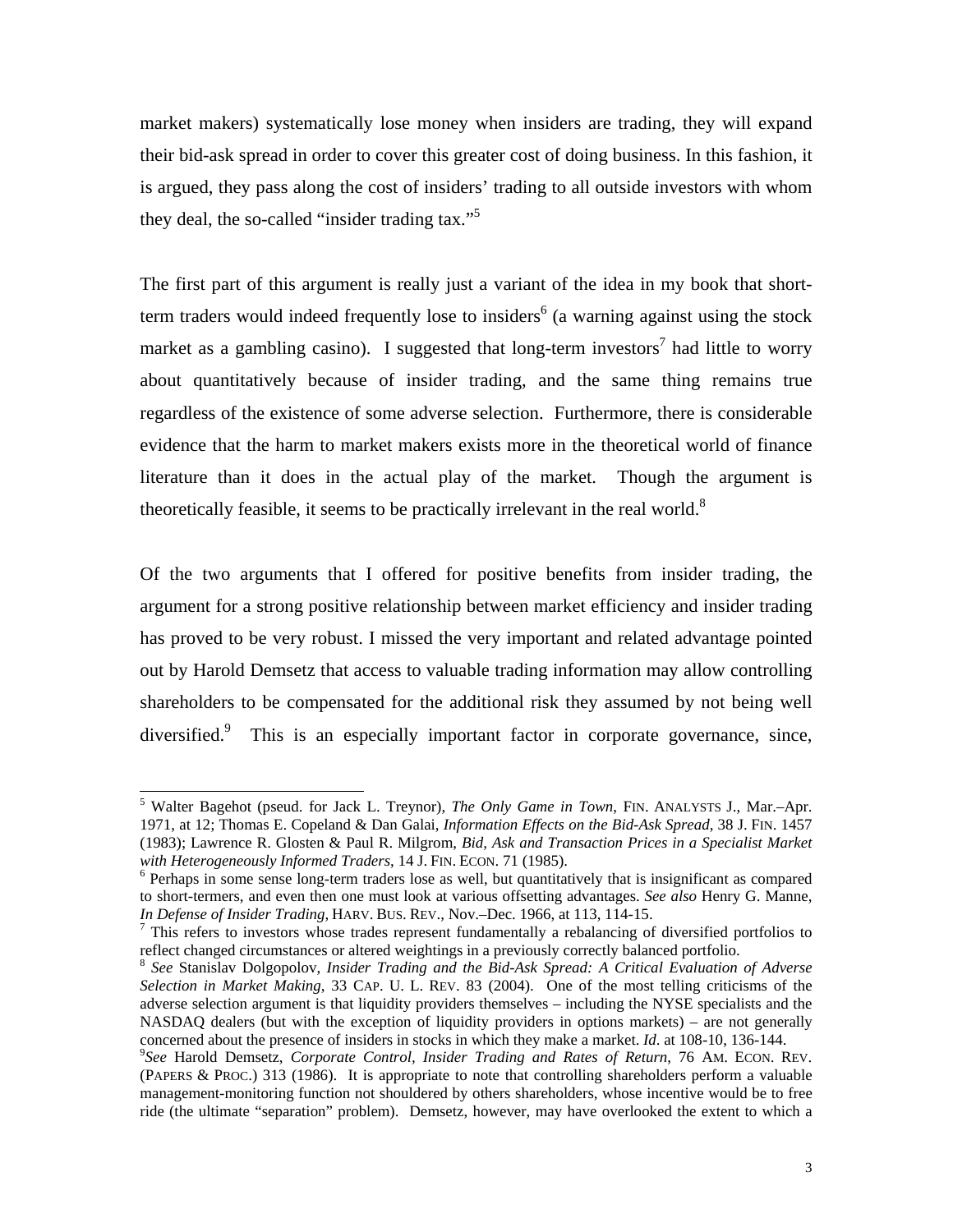without a controlling shareholder, agency costs in large corporations, normally dealt with through an exogenous market for corporate control, will be much higher.

There is almost no disagreement that insider trading does always push the price of a stock in the correct direction.<sup>10</sup> This is not to gainsay that there are also other mechanisms that play a significant role in stock pricing, such as the explicit public disclosure of new information, sanctioned transmittal of information to financial analysts, and the so-called "derivative" trading that occurs after some form of market "signaling."<sup>11</sup> A vast literature has developed examining the relative impact of these various mechanisms on stock market pricing, but it is fair to say that none of this has seriously damaged the argument of the stock-pricing benefit of insider trading. This is not the right time or place to review that literature, and for present purposes we merely need to understand that insider trading does have the price vector claimed for it, even though this mechanism alone may play less than an exclusive role in making stock market pricing as efficient as it is.<sup>12</sup> The

l

control block of shares presents agency cost problems of its own, since there are other devices besides

<span id="page-4-0"></span>inside information by which a controlling shareholder may transfer wealth from minority shareholders.  $10$  For empirical research arguing that insider trading quickly incorporates the impact of nonpublic information into the market price, see Ji-Chai Lin & Michael S. Rozeff, *The Speed of Adjustment of Prices to Private Information: Empirical Tests*, 18 J. FIN. RES. 143 (1995); Lisa K. Meulbroek, *An Empirical Analysis of Illegal Insider Trading*, 47 J. FIN. 1661 (1992). The only significant arguments are with the extent and timeliness of a price effect from insider trading. *See* Sugato Chakravarty & John J. McConnell, *Does Insider Trading Really Move Stock Prices?*, 34 J. FIN. & QUANTITATIVE ANALYSIS 191 (1999) (offering empirical evidence for the proposition that informed trading by insiders has the same price impact as uninformed trading by outsiders); James D. Cox, *Insider Trading and Contracting: A Critical Response to the "Chicago School"*, 1986 DUKE L.J. 628, 646 (arguing that insider trading is a "noisy" device for communicating the stock value). Research with "laboratory" experiments suggests that inside information is rapidly assimilated into market price and that this may occur even with very few insiders participating in the market, a finding particularly relevant here. *See, e.g.*, Martin Barner et al., *On the Microstructure of Price Determination and Information Aggregation with Sequential and Asymmetric Information Arrival in an Experimental Asset Market*, 1 ANNALS FIN. 1 (2005); Daniel Friedman et al., *The Informational Efficiency of Experimental Asset Markets*, 92 J. POL. ECON. 349 (1984); Charles R. Plott & Shyam Sunder, *Efficiency of Experimental Security Markets with Insider Information: An Application of Rational-Expectations Models*, 90 J. POL. ECON. 663 (1982). *But see* Vernon L. Smith et al., *Bubbles, Crashes, and Endogenous Expectations in Experimental Spot Asset Markets*, 56 ECONOMETRICA 1119 (1988). 11 The standard reference for this discussion is Ronald J. Gilson & Rainier H. Kraakman, *The Mechanisms*

<span id="page-4-1"></span>*of Market Efficiency*, 70 VA. L. REV. 549 (1984). Without getting into too much detail, there are two significant weaknesses in Gilson and Kraakman's implicit effort to minimize the role of insider trading in this process. One is their failure to reckon with the price influence of insiders' refraining from buying or selling when they have undisclosed information. The other is a certain ambiguity in the concept of "derivative" trading, since it would seem that most of this trading must actually follow actual informed trading, including insider trading, and that would increase rather than decrease the relative influence of insider trading.<br><sup>12</sup> An argument could be made, of course, that all price changes result from new information that someone

<span id="page-4-2"></span>has traded on profitably. The impact of explicit disclosure is often to confirm that the price reached in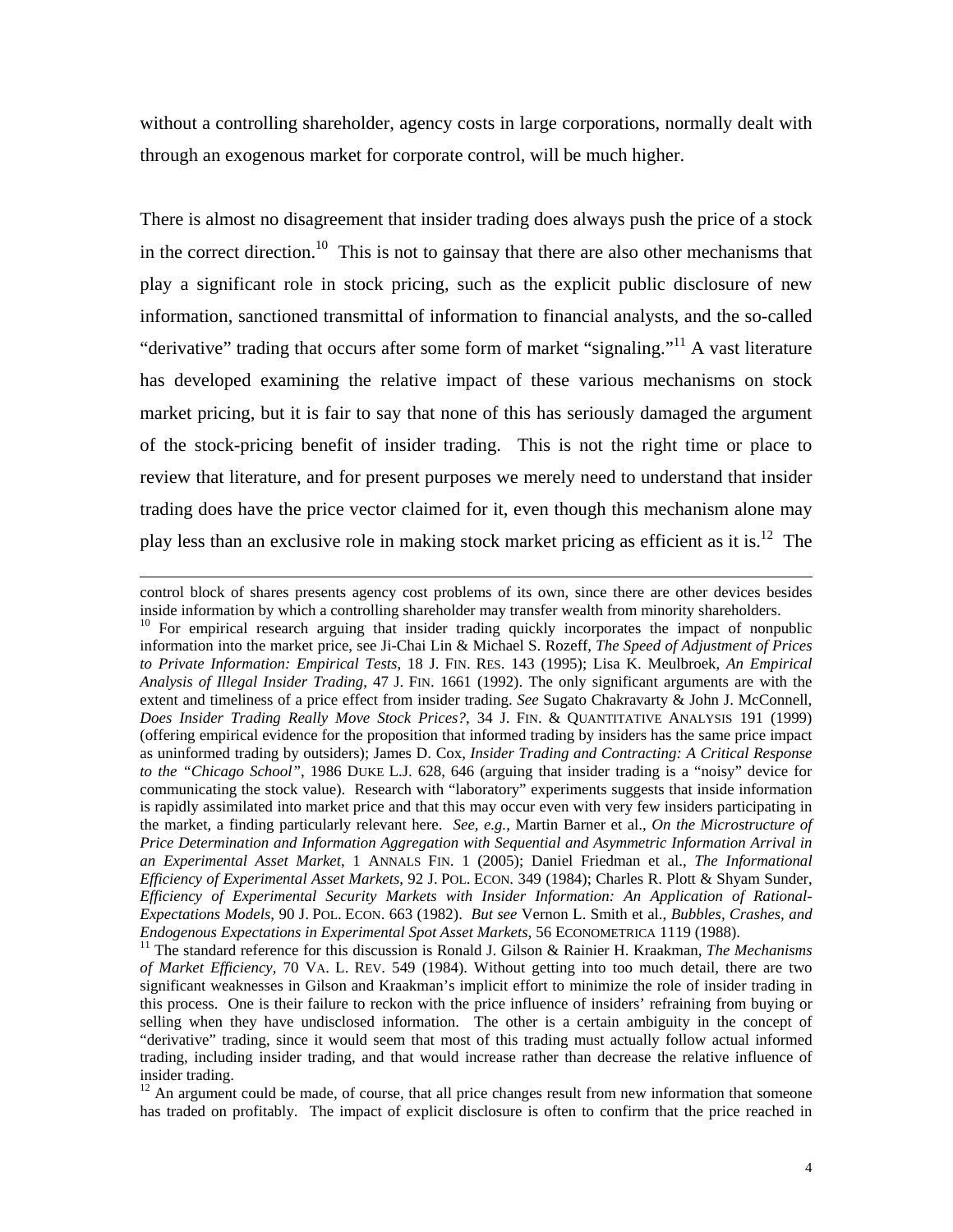crucial point for present purposes is that, even if only on a few occasions and either by itself or in tandem with other forces, insider trading may be sufficient to move the price of a company's stock.

My second "positive" argument for insider trading, that it could perform well as a part of an executive compensation package, has been the more forcefully attacked, $13$  and it is perhaps less robust than I and other proponents<sup>14</sup> had originally assumed. The insidertrading compensation argument has become especially relevant in recent years,  $15$  as a great debate has swirled through business, regulatory, and legal circles about the proper way to compensate corporate executives. Much of this discussion has focused recently on stock options, since they were so heavily relied upon to compensate employees of the firms that figured heavily in the market collapse of the early 2000's. The focus on stock options in turn logically implicates the insider trading compensation argument, since the two are undoubtedly the closest substitutes in the compensation arena.

A stock option offers the same incentive to employees to work efficiently that would be provided by ownership of an appropriate number of shares, however obtained, but leveraged by non-recourse, interest-free debt. The indirect incentive effects of this leveraging are very difficult to value for corporate accounting purposes or, for that

l

other ways is correct. But this argument still allows explicit disclosure an important role in making stock market pricing efficient.<br><sup>13</sup> STEPHEN M. BAINBRIDGE, CORPORATION LAW AND ECONOMICS 593 (2002) (insider trading creates the

<span id="page-5-0"></span>incentive for managers to disclose information prematurely ); ROBERT CHARLES CLARK, CORPORATE LAW 273-74 (1986) (insider trading allows managers to determine their own compensation packages and undo formal compensation agreements); Cox, *supra* note 10, at 651-52 (insider trading is likely to increase managers' tolerance of bad news); Frank H. Easterbrook, *Insider Trading, Secret Agents, Evidentiary Privileges, and the Production of Information*, 1981 SUP. CT. REV. 309, 332 (insider trading may induce managers to accept excessively risky projects; insider trading as managerial compensation may be inefficient, as risk-averse managers would value trading profits differently than risk-neutral shareholders); Robert J. Haft, *The Effect of Insider Trading Rules on the Internal Efficiency of the Large Corporation*, 80 MICH. L. REV. 1051 (1982) (insider trading is likely to interfere with the flow of information within the firm); Roy A. Schotland, *Unsafe at Any Price: A Reply to Manne,* Insider Trading and the Stock Market, 53 VA. L. REV. 1425, 1448-50 (1967) (insider trading is likely to induce managers to delay disclosure and

<span id="page-5-1"></span>participate in market manipulation).<br><sup>14</sup> *See especially* Dennis W. Carlton & Daniel R. Fischel, *The Regulation of Insider Trading*, 35 STAN. L.<br>REV. 857 (1983).

<span id="page-5-2"></span><sup>&</sup>lt;sup>15</sup> See Henry G. Manne, *Options? Nah. Try Insider Trading.*, WALL ST. J., Aug. 2, 2002, at A8.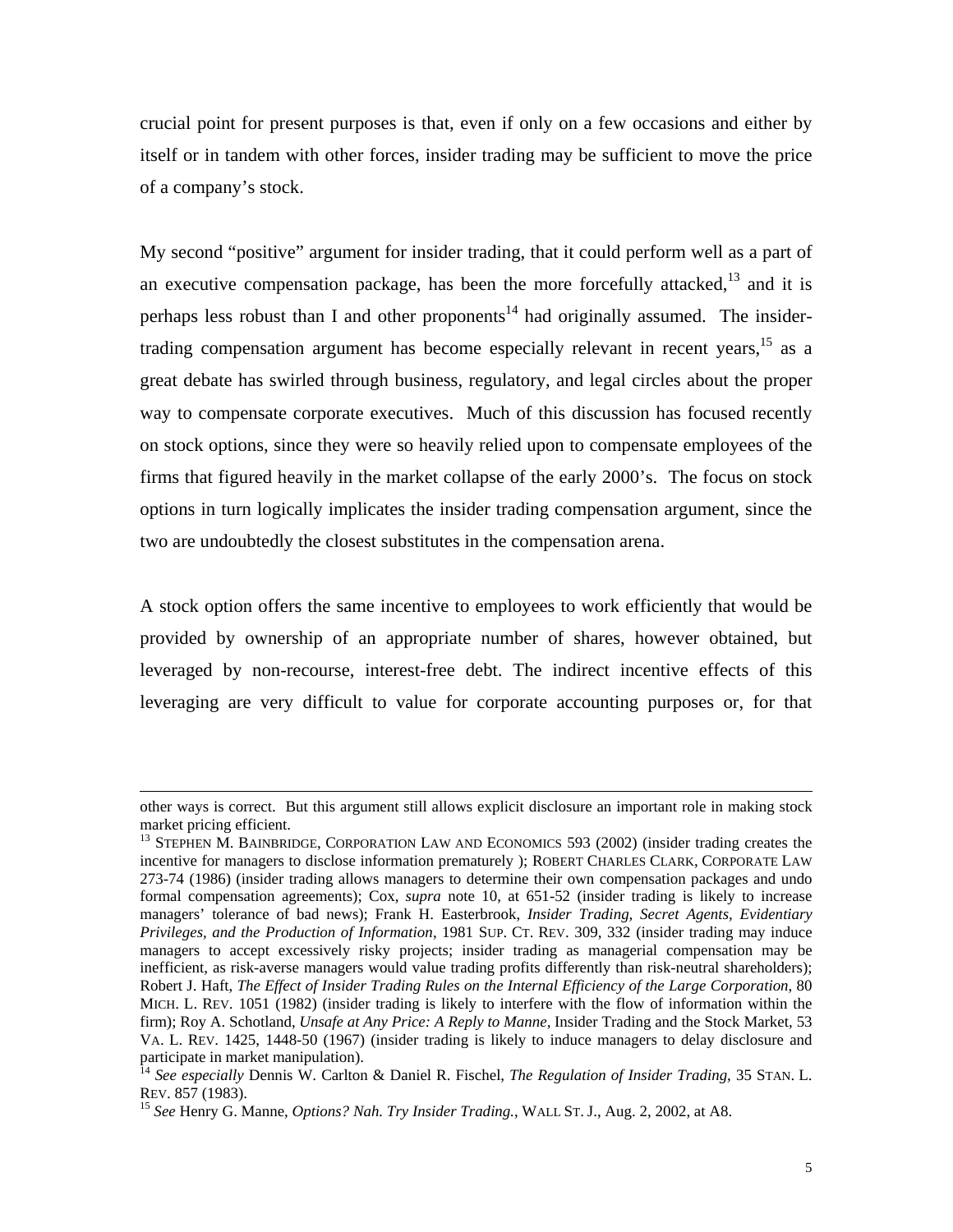matter, for the purpose of determining the value of the option to an employee.<sup>16</sup> Thus, even though there are a forward look and a leverage feature to options that cannot be obtained, say, with bonuses, there are still real problems with determining the exact incentive effect of stock option grants. $17$ 

After the option is exercised, and to the extent the employee holds on to the shares, the executive becomes a (larger) shareholder. Stock ownership obviously motivates a manager to maximize share price, especially if the shares represent a substantial part of the employee's portfolio. However, since the shares will represent only a tiny fraction of the company's outstanding shares, for familiar free-rider reasons, the induced incentive for risky choices may still fall short of what would be dictated by the interest of all shareholders. In other words, as a number of studies suggest, stock options at best offer no greater incentive than would an appropriate, but difficult to determine, number of shares held by the manager, however acquired, and leveraged by debt.<sup>18</sup> At worst they may provide real adverse incentives.<sup>[19](#page-6-3)</sup>

When stock options are the primary device used to encourage risky decisions by managers, and to the extent that insider trading is effectively, or even substantially,

<span id="page-6-0"></span><sup>&</sup>lt;sup>16</sup> The corporation's valuation of the same option may be quite different from that of the employee, as the debate about the FASB's recent requirement that the options be valued as an expense on the corporate books well attests. *See* FIN. ACCT. STANDARDS BOARD, STATEMENT OF FINANCIAL ACCOUNTING STANDARDS NO. 123, SHARE-BASED PAYMENT (rev. Dec. 2004). *See also* Brian J. Hall & Kevin J. Murphy, *Stock Options for Undiversified Executives*, 33 J. ACCT. & ECON. 3, 5 (2002) (arguing that the option's cost to the company "often significantly exceeds the value of the option from the perspective of a risk-averse, undiversified executive who can neither sell the option nor hedge against its risk").<br><sup>17</sup> MICHAEL C. JENSEN & KEVIN J. MURPHY, REMUNERATION: WHERE WE HAVE BEEN, HOW WE GOT TO

<span id="page-6-1"></span>HERE, WHAT ARE THE PROBLEMS, AND HOW TO FIX THEM (Harvard Bus. Sch., NOM Research Paper No. 04-28, 2004), *available at* <http://www.ssrn.com/Abstract=561305> (last visited \_\_\_); Lucian Arye Bebchuk et al., *Managerial Power and Rent Extraction in the Design of Executive Compensation*, 69 U. CHI. L. REV. 751 (2002); Saul Levmore, *Puzzling Stock Options and Compensation Norms*, 149 U. PA. L. REV. 1901 (2001); David Yermack, *Do Corporations Award CEO Stock Options Effectively?*, 39 J. FIN. ECON. 237 (1995); David Yermack, *Good Timing: CEO Stock Option Awards and Company News Announcements*, 52 J. FIN. 449 (1997).<br><sup>18</sup> It is not surprising that the empirical studies of the incentive effects of options show a mixed bag. This

<span id="page-6-2"></span>device is arguably most useful in companies with executives who might have difficulty borrowing sufficient money to leverage their own purchases of their companies' shares, as may have been particularly the case with many high-tech start-up companies in recent years.

<span id="page-6-3"></span><sup>19</sup> *See* MICHAEL C. JENSEN, STOCK OPTIONS REWARD MANAGEMENT FOR DESTROYING VALUE AND WHAT TO DO ABOUT IT (Harvard Bus. Sch., NOM Research Paper No. 01-27, 2001); *available at* <http://www.ssrn.com/Abstract=480401> (last visited  $\qquad$  ).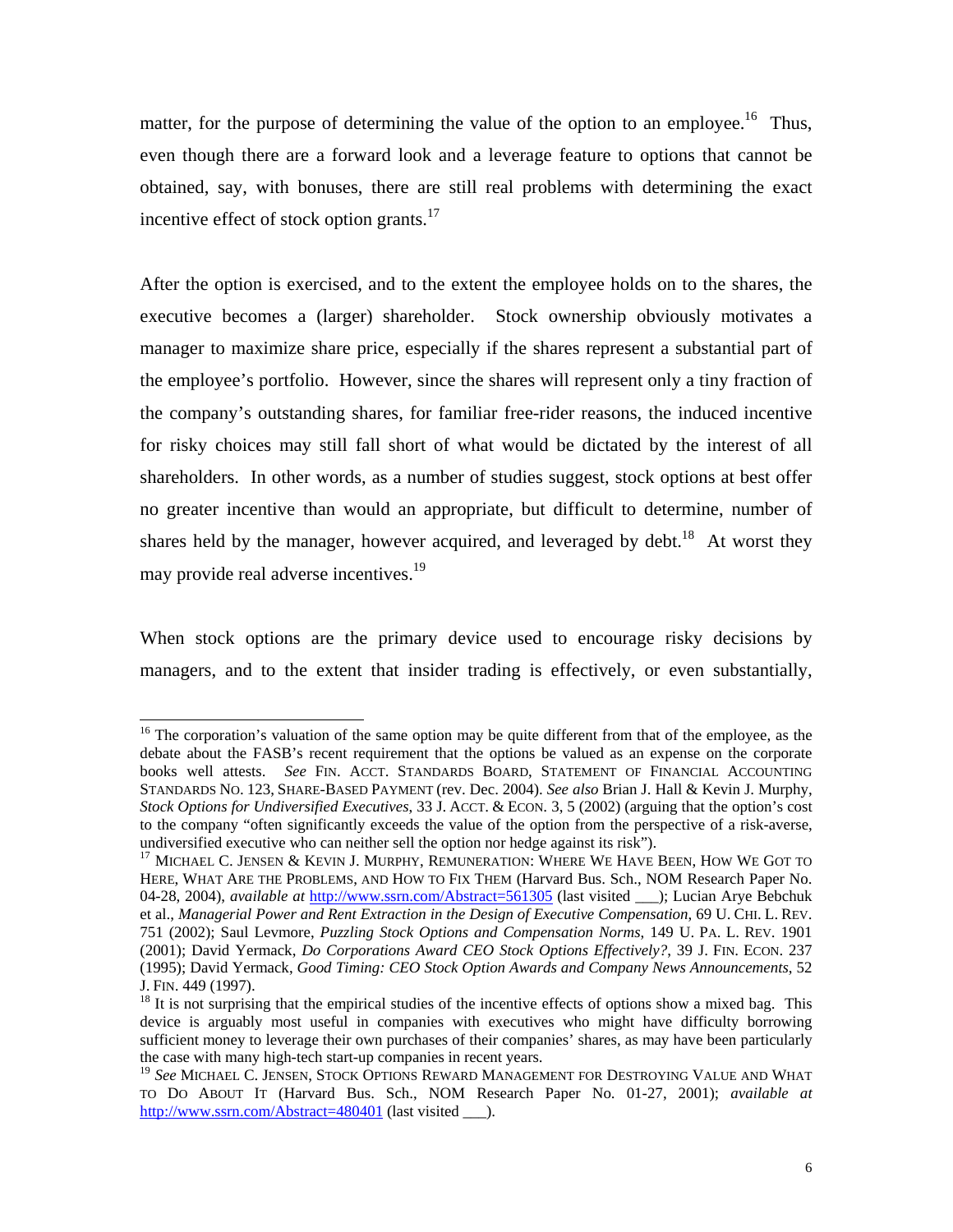prevented, the financial focus of corporate officials will necessarily be on accounting information, since the real world events underlying those entries cannot be traded on directly as they occur. The legal flow of information to the market will be via formal, SEC-sanctioned disclosures, including press releases, quarterly reports, 10-K's, and duly publicized conferences with financial analysts. Since future expected profits cannot be shown on the books, and trading on the underlying information is not allowed, the urge to make the accounting picture look better in order to have it conform to management's current view of the company's prospects – biased or not – may become irresistible. It is at least arguable that this constituted part of the underlying pressure for what occurred at Enron and various telecommunications companies.<sup>[20](#page-7-0)</sup>

Insider trading on the other hand does not have these disadvantages. It in effect allows insiders meticulously to craft their own reward for innovations almost as soon as they occur and to trade without harm to any investors.<sup>21</sup> The incentive is immediate and precise and is never confounded with stock price changes that are not of the managers' making.

If insider trading were legal and used to replace stock options, there would be no "tragedies" of employees being left high and dry with options way out of the money. There would be no loss of reward when an innovation merely resulted in a reduction of an expected loss. There would be no unearned gain because a company's stock

<span id="page-7-0"></span><sup>&</sup>lt;sup>20</sup> This is not an excuse for illegal and fraudulent behavior, but it does reveal a type of unanticipated consequence of securities regulation that rarely figures in the calculus of whether that regulation is desirable or not. One can compare this notion to what Michael Jensen terms the problem of "overvalued equity." *See* Michael C. Jensen, *The Agency Costs of Overvalued Equity and the Current State of Corporate Finance*, 10 EUR. FIN. MGMT. 549 (2004).<br><sup>21</sup> A clear statement on this proposition was provided by Carlton and Fischel:

<span id="page-7-1"></span>

Insider trading may present a solution to [the] cost-of-renegotiation dilemma. The unique advantage of insider trading is that it allows a manager to alter his compensation package in light of new knowledge, thereby avoiding continual renegotiation. The manager . . . in effect "renegotiates" each time he trades. This in turn increases the manager's incentive to acquire and develop valuable information in the first place (as well as to invest in firmspecific human capital).

Carlton & Fischel, *supra* note 14, at 870-71. The point about "no harm to investors" does not mean that short-term traders (really gamblers) or market makers trading against insiders will not lose money. They will, though they will only lose negligibly more than they would if insiders were not in the market but the price level change (or the release time of new information) was the same.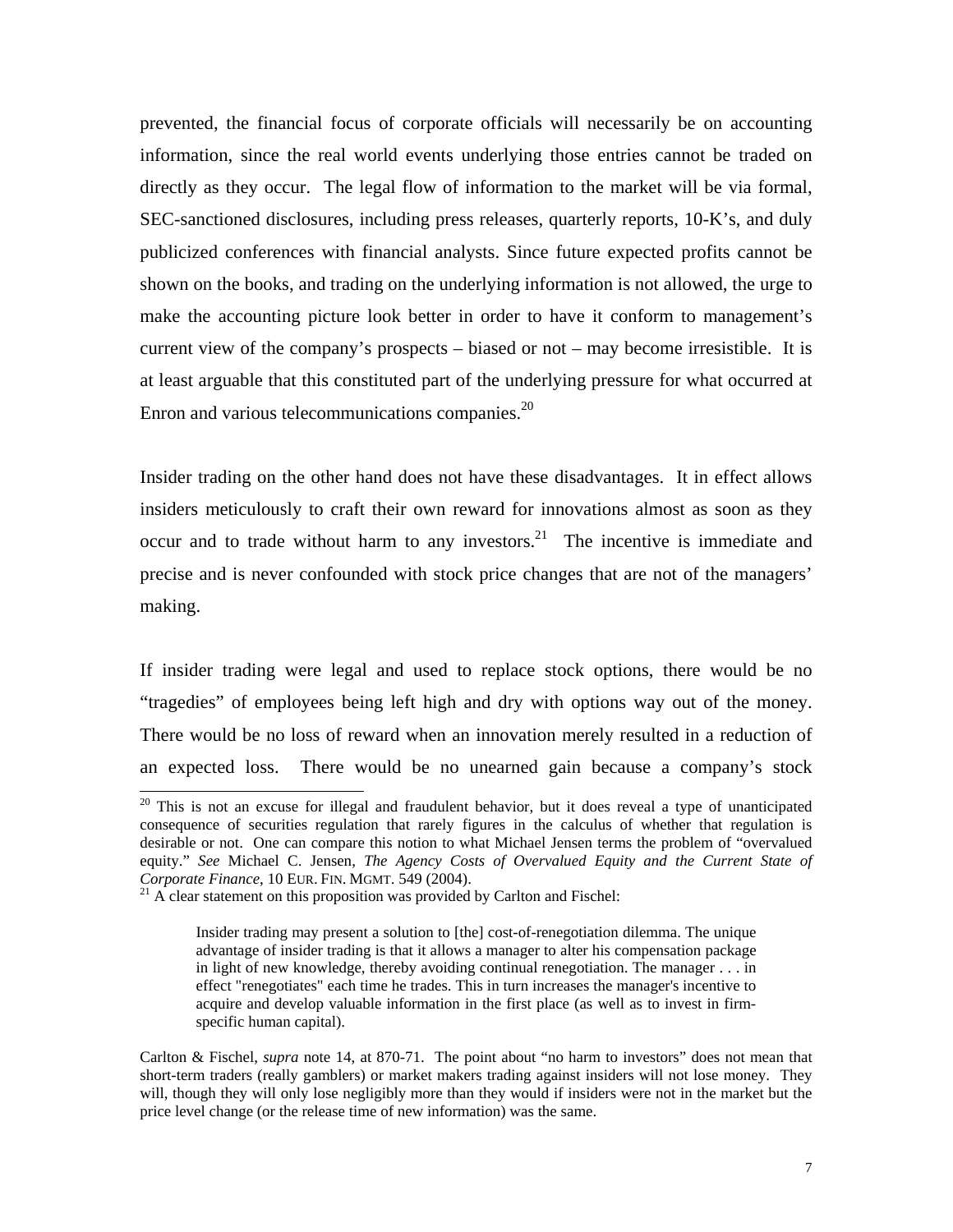appreciates in line with a market or industry rise. There would be no disappointments about the number of shares optioned or granted to particular employees. There would be none of this absurd business of renegotiating the option plan every time the stock takes a nosedive. And there would be no peculiar problems of accounting, since there would be no reason to put the right of employees to trade on undisclosed information on the company's balance sheet at all: such trading would be entirely extraneous to the company's accounts.

The SEC's notoriously ineffective but highly publicized and politicized efforts to enforce insider trading laws have merely shifted the identity of the people who may trade first on undisclosed information.<sup>22</sup> In the process they have perhaps prevented the development of an innovative and useful compensation device and unduly encouraged a problematic second best.

Having said that, however, it must be recognized that insider trading cannot be a perfect form of incentive compensation. While many of the criticisms of the practice are vacuous or even tendentious, there are significant problems with the scheme which many of my critics hastened to elaborate. Valuable information will undoubtedly get into the hands of individuals inside and outside the company who in no sense should be compensated, usually because they will have done nothing to produce the valuable new information.[23](#page-8-1) Another problem is that the value of the information cannot be metered to the value of the contribution of a particular individual. And, as was also pointed out, the value of new information will in many cases be a function of the financial ability of someone to trade on the information or of their ability to evaluate new knowledge. $^{24}$  $^{24}$  $^{24}$ 

<span id="page-8-0"></span> <sup>22</sup> David D. Haddock & Jonathan R. Macey, *Regulation on Demand: A Private Interest Model, with an Application to Insider Trading Regulation*, 30 J.L. & ECON. 311 (1987) (arguing that the existence of insider trading regulation benefited "market professionals" in the securities industry). Compare this to the problem addressed by Regulation FD which prohibited the practice of selective disclosure by issuers to securities analysts and large shareholders. Selective Disclosure and Insider Trading, Exchange Act Release

<span id="page-8-1"></span>No. 43,154, 65 Fed. Reg. 51,716 (Aug. 15, 2000).<br><sup>23</sup> This argument, like the ones to follow, necessarily reflects only a partial equilibrium conclusion. There are many other positive points that must be included in a gene

<span id="page-8-2"></span><sup>&</sup>lt;sup>24</sup> Morris Mendelson, *The Economics of Insider Trading Reconsidered*, 117 U. PA. L. REV. 470, 488 (1969); Schotland, *supra* note 13, at 1455.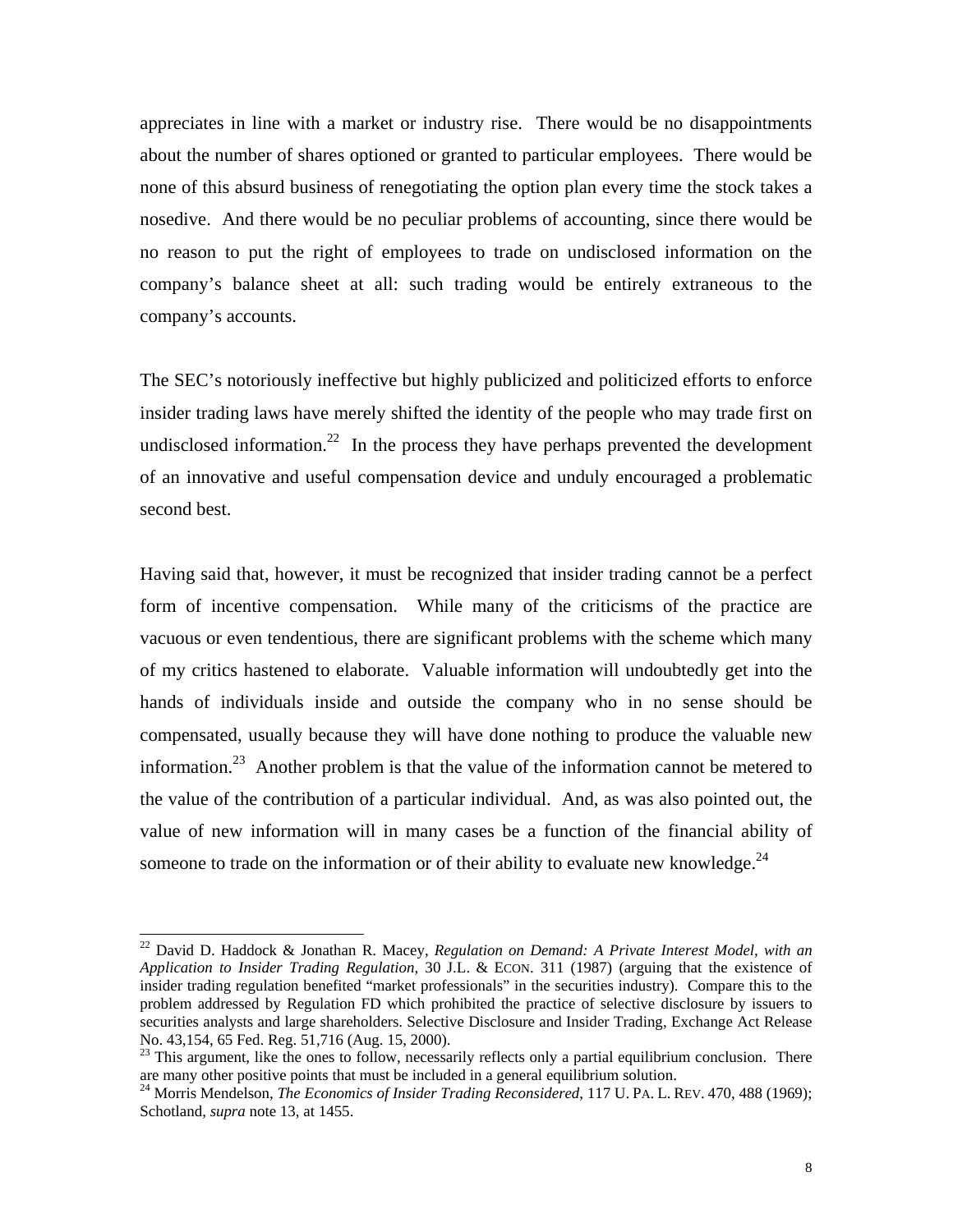Perhaps the most common objection to insider trading as compensation is that it cannot be metered in advance as part of a compensation plan.<sup>25</sup> It is in its very nature a kind of all or nothing proposition, since efforts by a given corporation to police its rules about who can trade, and to what extent, will necessarily involve the company in exactly the kind of post hoc compensation calculations that the practice is argued by its supporters to avoid.<sup>26</sup> It is not too surprising then that, even in the heyday of insider trading in the United States before  $1968<sup>27</sup>$  no company ever announced that certain executives, but not other employees, would be allowed to engage in the practice.<sup>[28](#page-9-3)</sup>

Indeed it is not surprising that there is no evidence that any company ever tried to develop insider trading as an explicit and integral part of an optimal compensation package. On the other hand, our understanding of corporate inaction on insider trading as compensation tells us nothing about the far more startling fact that very few companies in the United States, *prior to the SEC's involvement with the subject*, seemed to have had a rule *against* insider trading.<sup>29</sup> And, perhaps even more surprising, there is no significant or convincing evidence of which I am aware that any company or its spokespersons or large shareholders ever pushed for public regulation of insider trading when it was surely

<span id="page-9-0"></span><sup>&</sup>lt;sup>25</sup> This criticism may not be quite a forceful as it first appears. If one would grant the distinction I referred to in my book between managers and entrepreneurs, there is still much vitality left in the information-ascompensation argument. A problem in this connection with this otherwise valuable economic concept of the entrepreneur, however, is that it allows little useful application since one can never know ahead of time who in a large company will be the real entrepreneur. Thus insider trading has to be allowed either for all or for none; there is no middle ground. While, for a variety of reasons, I would still conclude that nonregulation is the best solution, I would not deny some force to the argument of those who came down on the other side of the compensation argument.<br><sup>26</sup> The difficulty of individual company's policing insider trading (assuming that the company thought there

<span id="page-9-1"></span>was something harmful in the practice) was one basis for Judge Easterbrook's conclusion that the practice should be outlawed and policed (efficiently? and at what other costs?) by public authorities, something of a non-sequitur, since there is no evidence that any company ever actually faced this problem. *See* Frank H. Easterbrook, *Insider Trading as an Agency Problem*, *in* PRINCIPALS AND AGENTS: THE STRUCTURE OF BUSINESS 81, 93-95 (John W. Pratt & Richard. Zeckhauser eds., 1985).<br><sup>27</sup> The first significant judicial holding that insider trading was generally a violation of Rule 10b-5 was SEC

<span id="page-9-2"></span>v. Texas Gulf Sulphur Co., 401 F.2d 833 (2d Cir. 1968) (en banc), *cert. denied*, 404 U.S. 1005 (1971). However, SEC's warnings certainly appeared earlier. *See In re* Cady, Roberts & Co., 40 S.E.C. 907 (1961).<br><sup>28</sup> I have for years labored – and pressured students – to come up with the outline of a workable compensation plan utilizing insider trading. But, given the constraints implied by the discussion in the text,

<span id="page-9-4"></span><span id="page-9-3"></span>this has proved to be a fruitless task.<br><sup>29</sup> *See* ADOLF A. BERLE & GARDINER C. MEANS, THE MODERN CORPORATION AND PRIVATE PROPERTY 327 (1932) ("It is known that certain companies, usually under the dominance of some strong individuals, decline to permit anyone . . . whether as director or employee to conduct speculative operations in the corporate stock. On the other hand, it is certain that this is not the general practice . . . .")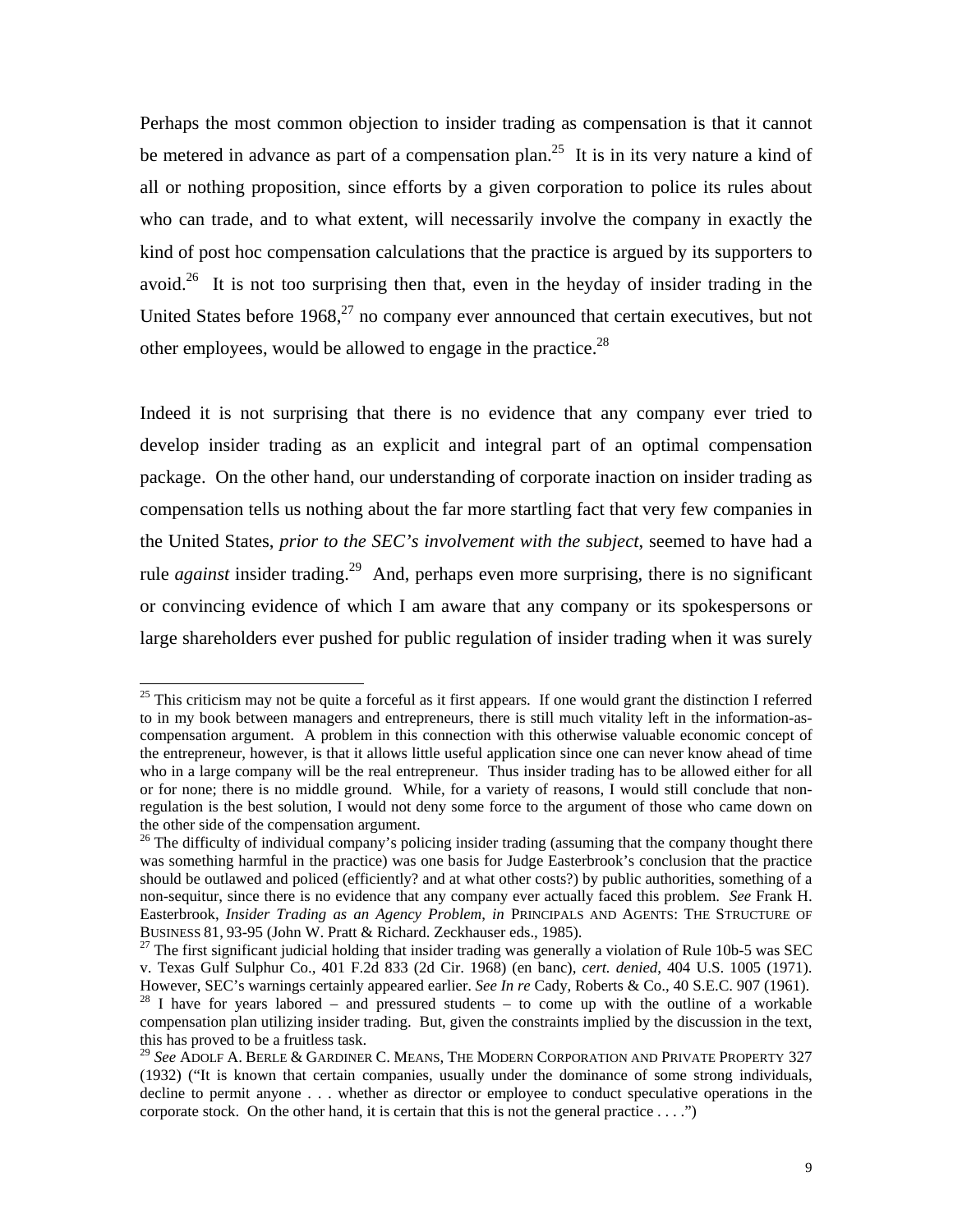widely known that it was going on.<sup>30</sup> The pre-*Texas Gulf Sulphur* business community was perhaps understandably silent about insider trading as a compensation device, since it probably was not really a feasible practice, but they were also – far more mysteriously – silent about any problems they might have found generally with the very common practice of insider trading. That is precisely the mystery which can now be solved with a little help from the "dog that did not bark."

#### **PART II – THE MYSTERY**

It is hardly conceivable that officers, directors and controlling shareholders, would have remained totally silent in the face of widespread insider trading if they had seen the practice as being harmful to the company, to themselves, or to investors. And it is equally inconceivable that they would not have recognized some harm if it existed. Insider trading must have been as much a way of life in the U.S. securities markets prior to the 1960's as it is known to have been at a much later date in Japan and other countries. Its existence was so common and taken for granted that there was no need for empirical or even anecdotal evidence for the practice.<sup>31</sup>

And yet no one of significance in the business world was ever heard to complain about the practice or much less to declare it to be the moral equivalent of murder or rape in the commercial arena.<sup>32</sup> This silence is a mystery that has not been noticed or addressed by

<span id="page-10-0"></span> $30$  An interesting bit of support for the notion that there was no concern about the "evils" of insider trading comes from the fact that, as late as 1939, the New York Stock Exchange and other leading exchanges, proposed that Section 16(b) of the Securities and Exchange Act of 1934, the only provision thought to relate even modestly to insider trading, be repealed. *Text of Exchanges' Proposals to SEC*, WALL ST. J., Mar. 15, 1939, at 11. *But see infra* note 32.<br><sup>31</sup> Classic histories include HENRY CLEWS, FIFTY YEARS IN WALL STREET (1908) and EDWIN LEFÈVRE,

<span id="page-10-1"></span>REMINISCENCES OF A STOCK OPERATOR (1923). For evidence of contemporary practices in Japan and elsewhere, see Utpal Bhattacharya & Hazem Daouk, *The World Price of Insider Trading*, 57 J. FIN. 75 (2002); Jan Hanousek & Richard Podpiera, *Information-Driven Trading at the Prague Stock Exchange: Evidence from Intra-Day Data*, 10 ECON. TRANSITION 747 (2002); Richard Small, *From* Tatemae *to* Honne*: A Historical Perspective on the Prohibition of Insider Trading in Japan*, 2 WASH. U. GLOBAL STUD. L. REV. 313 (2003).<br><sup>32</sup> There are a few exceptions, primarily academic, more notable as proof of the proposition in the text than

<span id="page-10-2"></span>for suggesting popular revulsion about the practice such as we find today. *See* BERLE & MEANS, *supra* note 29, at 223-26, 326 (condemning insider trading as an abuse of access to information in the official capacity and treating inside information as the collective property of the shareholders); FRANK P. SMITH, MANAGEMENT TRADING: STOCK-MARKETS PRICES AND PROFITS (1941) (applying economic analysis to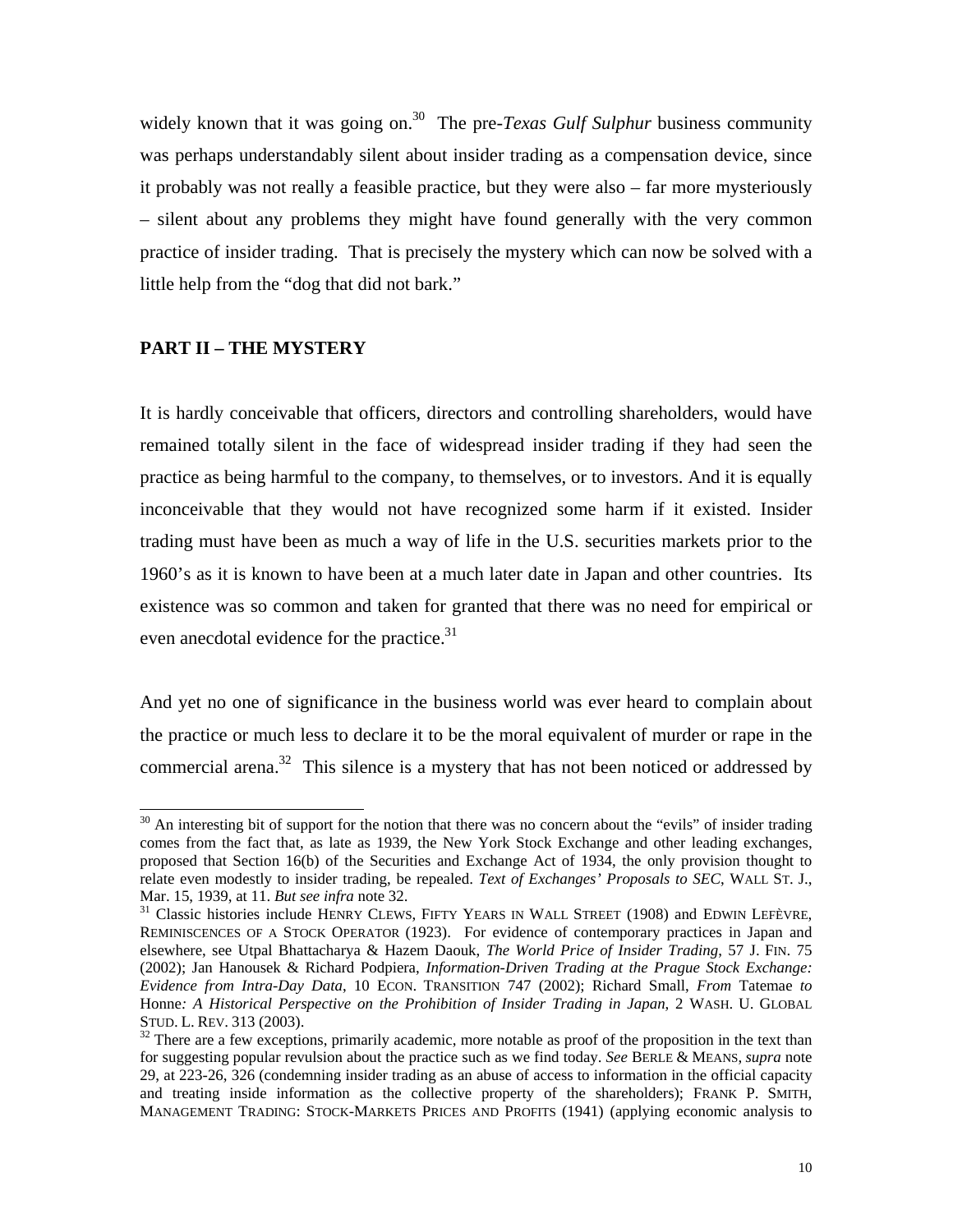modern writers – until now. What can possibly explain this puzzling behavior? Perhaps the practice was thought, as it is today, to be so heinous that no one wanted even to mention it in polite company, as the words "cancer" or "incest" used to be treated. But there is little evidence that prior to the SEC's efforts in this regard, insider trading had anything like the connotation of extreme immorality implied by this theory. There is no evidence of any general revulsion by the business community or the public towards insider trading in those "good old days".

One might argue that the adoption of the securities laws of the New Deal, with their ostensible "full disclosure" philosophy, reflected a general dissatisfaction with the state of affairs in securities markets, including insider trading. But this would be a serious misreading of that history, since that legislation, like most other New Deal regulation, was aimed primarily at preventing or suppressing competition, regardless of what incidental rationalization may have been offered the public for political reason.<sup>[33](#page-11-0)</sup>

 $\overline{a}$ 

trading by corporate insiders but ultimately condemning insider trading on nonpublic information); H.L. Wilgus, *Purchase of Shares of Corporation by a Director from a Shareholder*, 8 MICH. L. REV. 267, 297 (1910) (arguing that insider trading "does more to discourage legitimate investment in corporate shares than almost anything else"). More to the point, the Pujo Bill, a comprehensive federal securities statute proposed in 1913 after well-publicized congressional hearings, had a provision regulating trading by corporate officers and directors. H.R. REP. NO. 62-1593, at 171-72 (1913). There were even business witnesses who criticized the practice of insider trading (but did not endorse the proposed regulatory measures) during the subsequent Senate hearings in 1914. *See Regulation of the Stock Exchange: Hearings on S. 3895 Before the Senate Comm. on Banking and Currency*, 63d Cong. 152-53, 267-68 (1914). But this was not the central theme of the hearings, and nothing came of the provision regulating insider trading. Again, the failure of any follow-up or of any increased concern after the hearings seems to strengthen the point that there was no serious public concern with insider trading prior to *Texas Gulf Sulphur*.

Perhaps the same can be said about the "minority" common law view that insider trading was improper (though no early case even involved an anonymous transaction on an exchange). *See* WANG & STEINBERG, *supra* note 2, §16.2.3.2.

Admittedly, Section 16(b) of the Securities and Exchange Act of 1934 was sold to the public as an antiinsider trading provision, but its reach was so limited and its focus on manipulation so great, that it was never thought of as a comprehensive effort to deal with the subject. Even so, the New York Stock Exchange sought repeal of that provision only a few years later. *See supra* note 30.<br><sup>33</sup> *See* ELLIS HAWLEY, THE NEW DEAL AND THE PROBLEM OF MONOPOLY (1966). Hawley found a real anti-

<span id="page-11-0"></span>competition motive but a different, publicly stated purpose, in connection with the creation of every New Deal agency except the SEC. The exception Hawley thought he found was clearly an error. *See also* Henry G. Manne, *Economic Aspects of Required Disclosure under Federal Securities Laws*, *in* WALL STREET IN TRANSITION: THE EMERGING SYSTEM AND ITS IMPACT ON THE ECONOMY 21, 31-36 (Henry G. Manne & Ezra Solomon eds., 1974) (discussing possible anticompetitive motives and consequences of the federal securities laws); Henry G. Manne & Joseph J. Bial, *Questioning the SEC's Crusades*, REGULATION, Winter 2001, at 8 (hypothesizing a restraint-of-competition motive behind the SEC's initial sally into the subject of insider trading in the 1960's).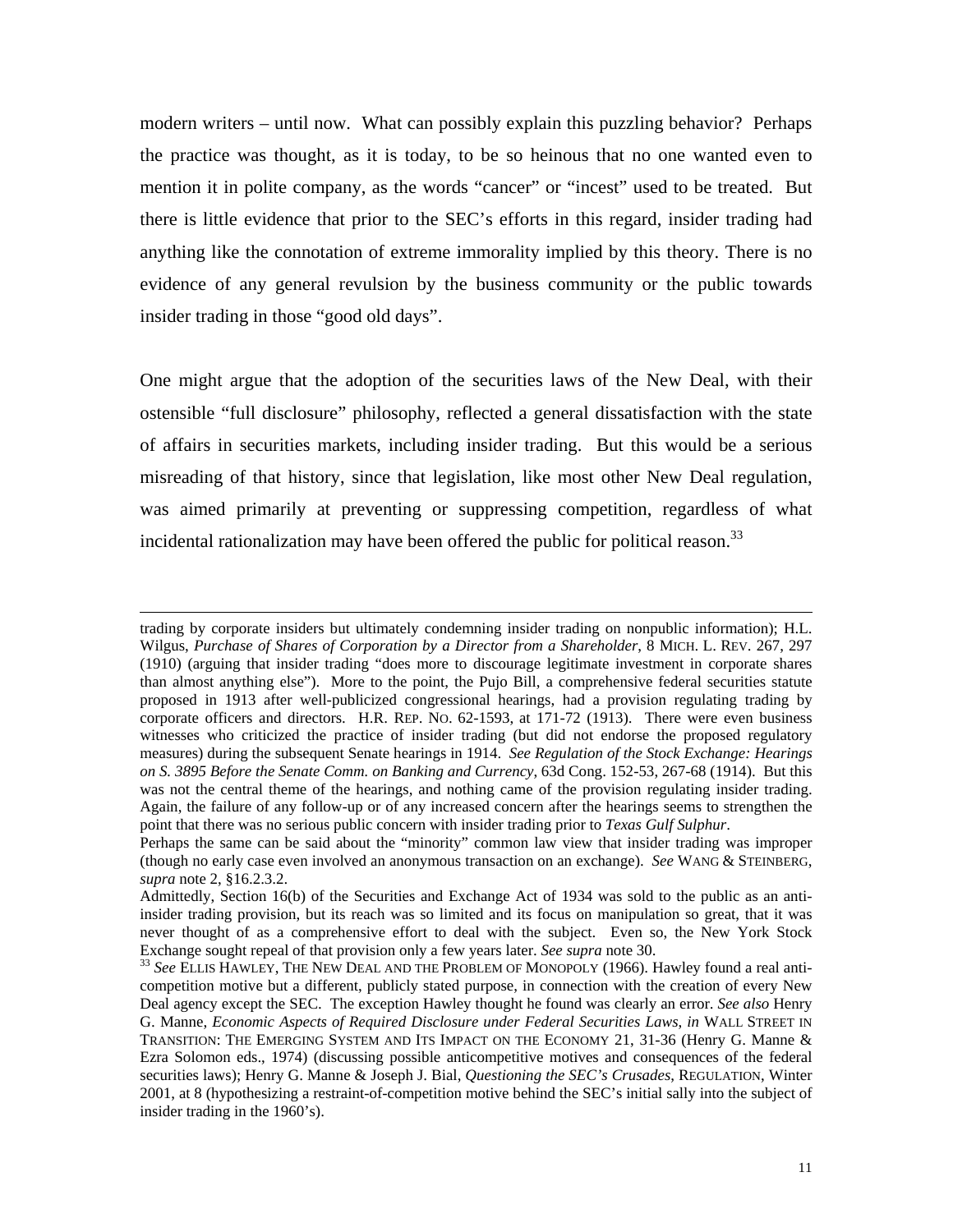And while it is true that there would have been considerable "free rider" problems if any one company had tried to enforce a rule against insider trading, again this would not explain the universal silence on the subject. Indeed, if this were part of the explanation, it is much more likely that we would have heard a public clamor for government assistance with the problem rather than total silence.

It might be argued that, while there was universal disapproval of insider trading, the managers, who were the chief perpetrators, would naturally keep silent about their transactions. This explanation would apply equally to all top managers, board members and controlling shareholders, and thus it could theoretically explain the universal silence on the subject. But this hypothesis is flawed. Top managers or controlling shareholders could not have been the only individuals with access to undisclosed information, and they would have no reason to "cover up" the trading of others. Accountants would have valuable financial information before the CFO; salespeople and plant foremen would know of speed-ups in orders and production before the COO; and outsiders would know of pending merger offers before the CEO. Even mid-level executives, to say nothing of secretaries, elevator operators, and office boys, would certainly on occasion have had access to tradable information. Anyone might indeed have had some reason to remain silent about his or her own trading, but that would not explain the silence of the top managers about underlings' trades.

Or consider the matter of trading on bad news by various employees of a company. One would expect top managers to scream like stuck pigs if underlings traded on information which the superiors did not yet have and which would lower stock price. Such behavior could jeopardize managers' own job security. It is conventional wisdom that top managers of publicly-held companies do everything they can to put a rosy hue on any public disclosures and even on the company's financial accounting. Clearly, their interest in survival, as affected by the impact of bad news on the share price, would prevail over any wish to hush up insider trading by others. Thus we could hardly expect that to explain their total silence on the subject, since, in this case, insider trading might be harmful to them.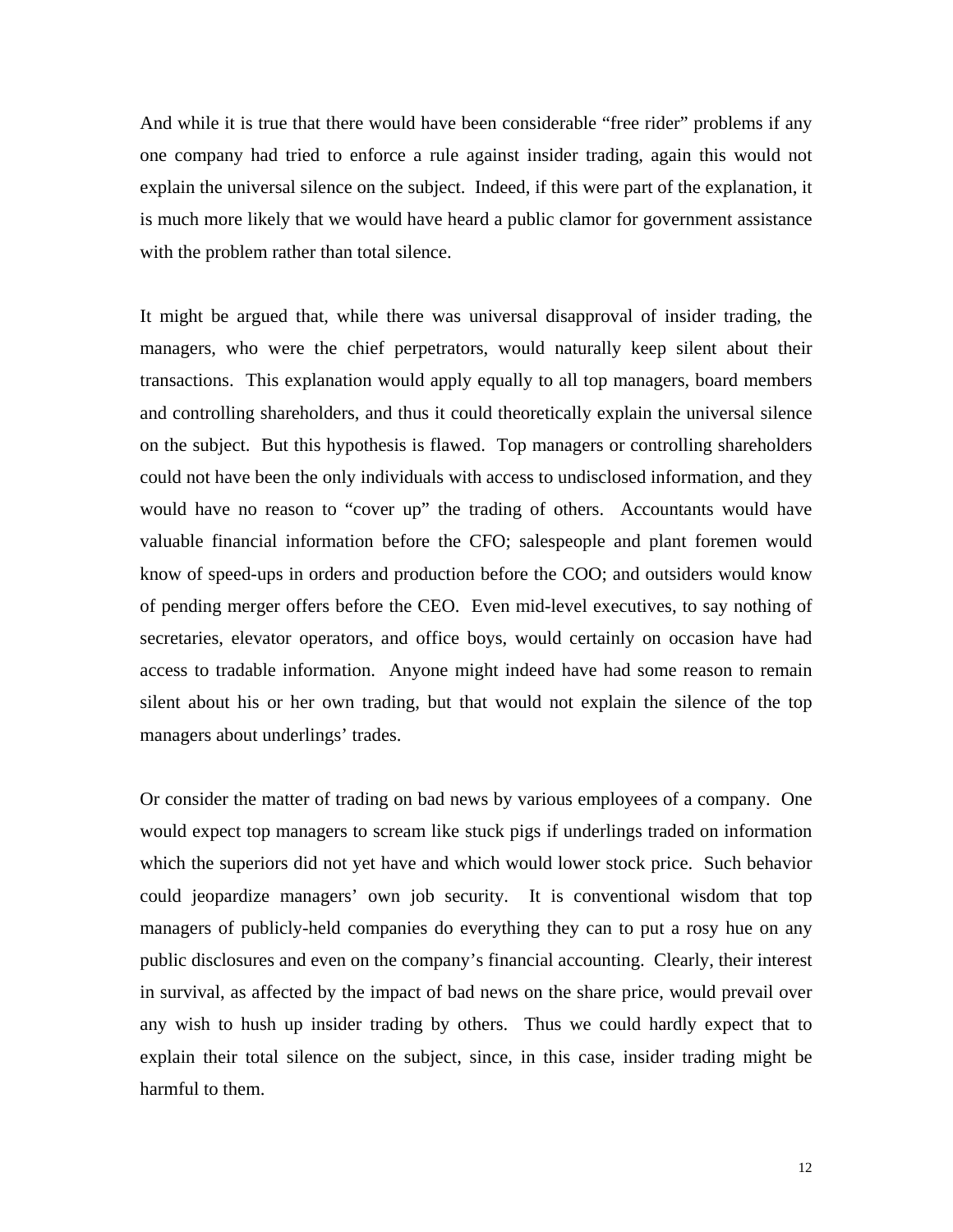But what if the top managers were making so much money from trading on undisclosed information themselves that they were willing to acquiesce in underlings' participation in order to avoid killing the gold-bearing goose? This too fails on close examination. Top managers may well have had access to some valuable information before its trading value was frittered away by underlings, but controlling shareholders who were not directly involved in the management of the company would not. If they were being cut out by their managers, there is no reason to believe that they would not complain about it or at least cite it as a reason for putting in new managers. Of course, they too could all have been part of an enormous conspiracy of silence,  $34$  but the odds are strongly against that.

So it is highly unlikely that corporate managers of the relevant period thought there was a problem with the practice at all. On the other hand, if some (net) advantage to the practice existed of which managers then were even dimly aware, then their silence might well imply approval of the practice. Recognition of some benefit to insider trading would still not necessarily result in public discussion of the topic. Silence might still follow because there was no market pressure, and no social, intellectual, or psychological incentive, to open the issue publicly. If any disadvantage from insider trading had been recognized by important business spokespersons of the day, silence would have been unlikely. Conversely silence could well have been the consequence of approval.<sup>35</sup> Our remaining task then is to see if there was some benefit to the managerial function from insider trading other than the compensation argument which we have already discounted.

#### **PART III – THE MYSTERY SOLVED**

<span id="page-13-0"></span> $34$  For the farfetched plea for regulating insider trading in order to prevent managers from using inside information to "bribe" dominant shareholders to refrain from monitoring (certainly a kind of conspiracy theory), see Ernst Maug, *Insider Trading Legislation and Corporate Governance*, 46 EUR. ECON. REV. 1569 (2002).<br><sup>35</sup> We have already mentioned that it is highly unlikely that they were merely unaware of the practice or

<span id="page-13-1"></span>that they could not recognize either an advantage or disadvantage from it.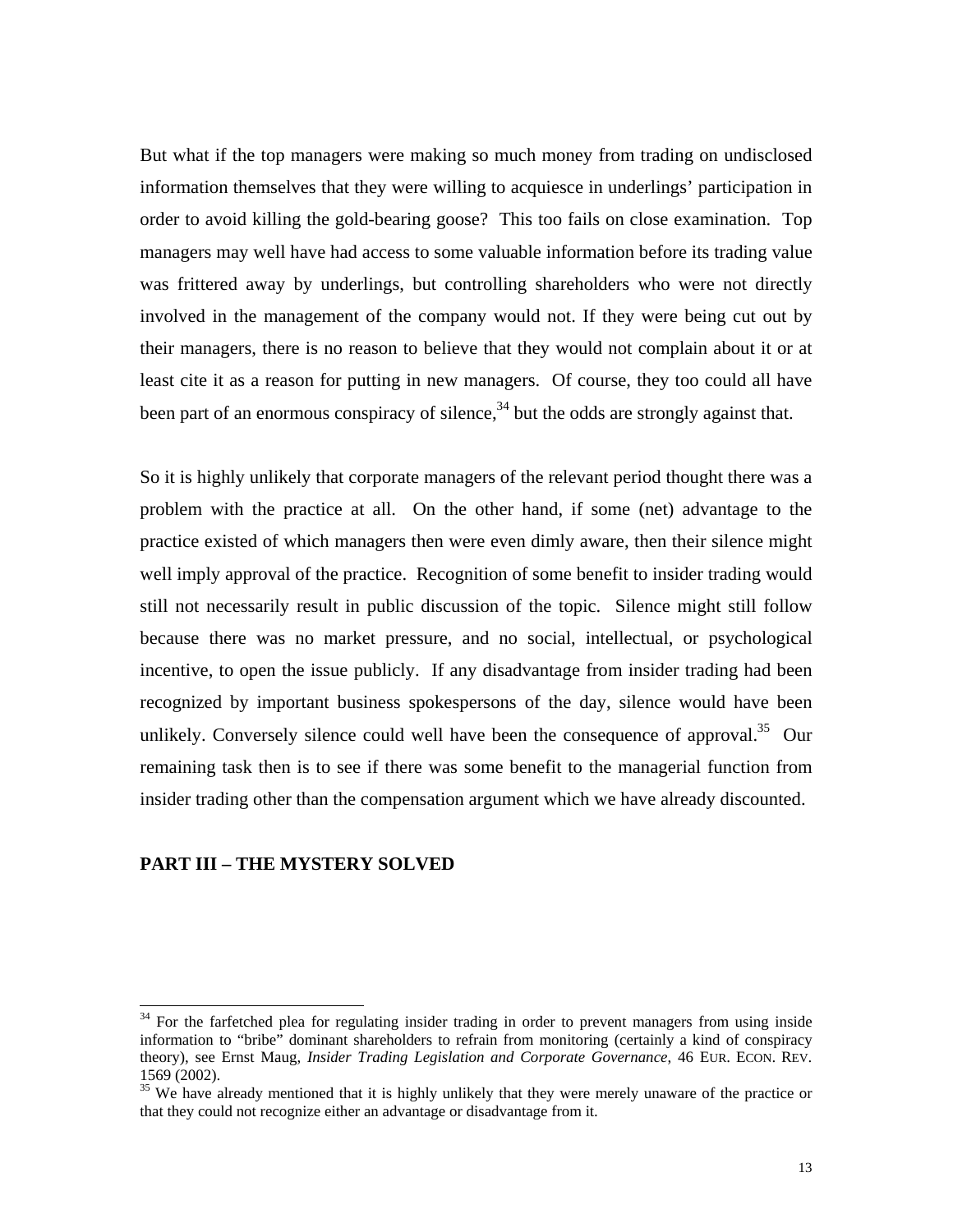One possible solution to this query is suggested by a surprising source, Friedrich Hayek's classic *The Use of Knowledge in Society*. [36](#page-14-0) In that piece Hayek advances the notion that the most important task of an economic system is not the efficient allocation of goods and services. If the necessary knowledge of relative values were available, those calculations would not in theory be difficult. Though these observations are made in the context of a discussion of central economic planning, his language, as we shall see, seems equally applicable to some of the problems of managing a large corporate enterprise.

The real problem for the socialist planner, as Hayek identified it, is how to manage the necessary information in practice, since "the knowledge of circumstance . . . never exists in concentrated or integrated form, but solely as the dispersed bits of incomplete and frequently contradictory knowledge which all the separate individuals possess."<sup>37</sup> Hayek's argument that "[t]he various ways in which the knowledge on which people base their plans is communicated to them is the crucial problem for any theory explaining the economic process<sup>38</sup> applies equally well to the problem of managing a large corporation. In other words the essence of management is not the substance of the information needed for decisions but rather the process by which information which is somewhere "out there" gets communicated to the decision maker.

Hayek compared "central planning," which, "by its nature cannot take direct account of . . . circumstances of time and place" to "decentralized competition," in which the decisions are left to "the man on the spot."<sup>39</sup> The parallels to the managerial problem are very suggestive even if not exact. Top-level managers are regularly beset with enormous problems of getting appropriate, truthful, and timely information for making decisions.<sup>40</sup> decisions which in many particulars are similar to those a central economic planner<br>
<sup>36</sup> F.A. Hayek, *The Use of Knowledge in Society*, 35 AM. ECON. REV. 519 (1945).<br>
<sup>37</sup> *Id.* at 519.<br>
<sup>38</sup> *Id.* at 520. Hayek makes a

<span id="page-14-0"></span>

<span id="page-14-1"></span>

<span id="page-14-2"></span><sup>&</sup>quot;particular circumstances of time and place" which by its nature cannot enter into statistics such as a central planner would need, *id*. at 524, or, it might be argued, into accounting data of the sort to which the SEC gives preeminence.

<span id="page-14-4"></span><span id="page-14-3"></span>

<sup>&</sup>lt;sup>39</sup> *Id.* 40 For a brief summary of the types of information-transmission problems corporate managers confront, see Stephen M. Bainbridge, *Privately Ordered Participatory Management: An Organizational Failures* Analysis, 23 DEL. J. CORP. L. 979, 1013-14 (1998). But the "management" literature on the subject of information flows to decision-makers is enormous, clearly reflecting the seriousness of the problem.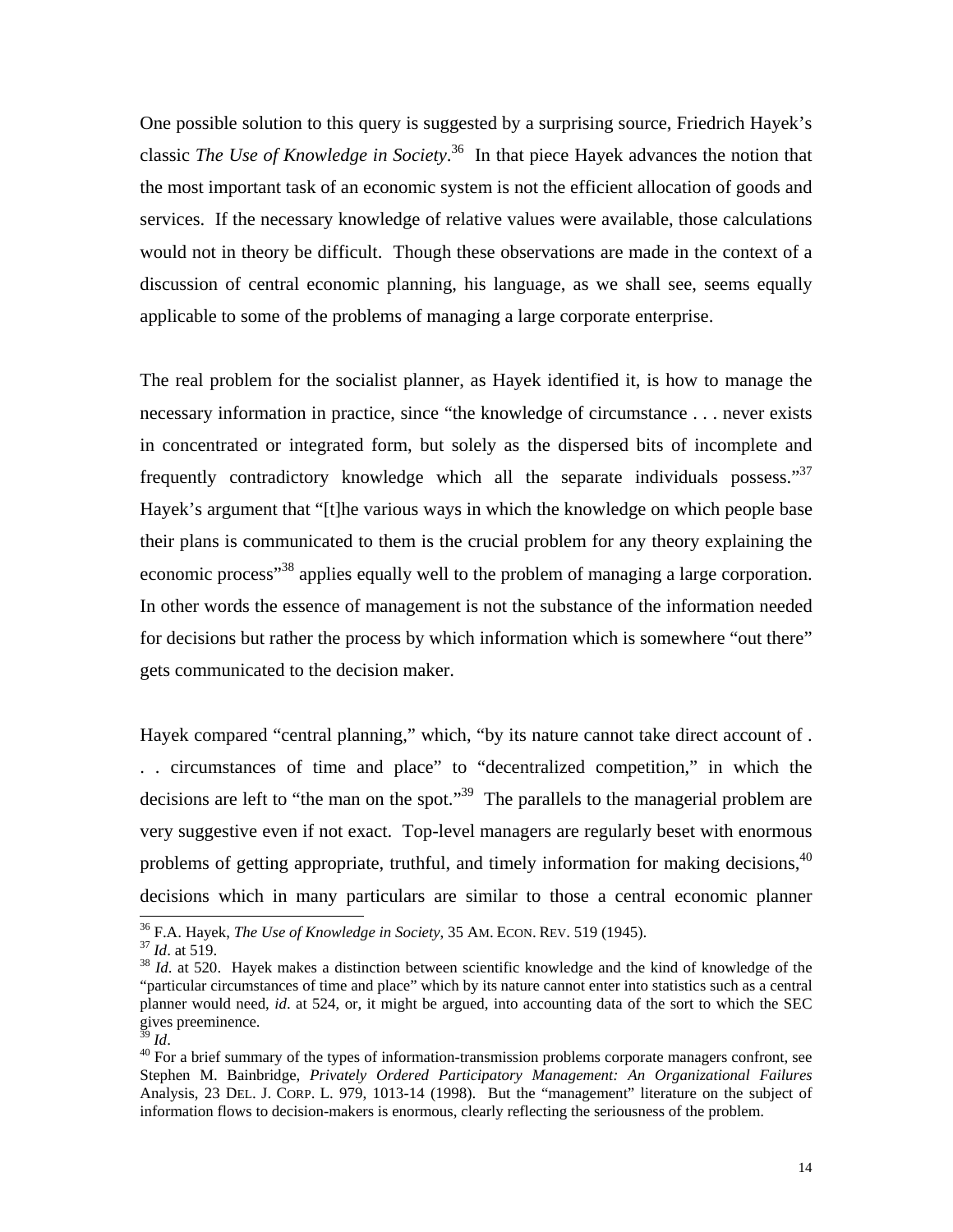would have to make. And, while the corporate manager, unlike the central planner, cannot leave decisions up to "the man on the spot," Hayek's euphemism for a market process, the manager may have access to a related type of information source unavailable to the socialist planner.

Information comes to top managers, of course, in many forms and through various devices. From within the company, the decision-makers might receive accounting and statistical data and written and oral reports from subordinates. From outside the company, the managers might enlist various kinds of consultants, auditors, or attorneys. Information can also be gleaned from public disclosures, paid informants, or even books. But even assuming (a real stretch to be sure) the correctness and the relevance of all information obtained through these devices, one critical failing will be found in every one of them. Anything other than information based on first-hand experience (a very limited possibility) will necessarily be somewhat "stale." This is not to deemphasize the fact that much of the information will be erroneous, irrelevant, and/or biased. It is merely to point out that no matter how correct the substance of the information, it will always take time for it to reach the decision maker, a delay that in some cases can prove fatal. Information of this sort will always lack the immediacy of what Hayek referred to as "the knowledge of the particular circumstances of time and place."<sup>[41](#page-15-0)</sup>

For Hayek, the solution in the case of economic organization was for diffused decision makers to utilize the market price of a commodity in their decisions, since that price contained significant information that diffused individual (private) planners need in order to make intelligent decisions. The price of a good or service or commodity was always immediately available and, as a guide to individual choice, inherently correct.<sup>42</sup>

But obviously the manager is not a central economic planner, and diffused competition is not usually a feasible alternative way to organize the administration of a single firm. Nonetheless, suggestive similarities remain. As Hayek showed, "The most significant

<span id="page-15-0"></span> <sup>41</sup> Hayek, *supra* note 36, at 524. 42 *Id*. at 526.

<span id="page-15-1"></span>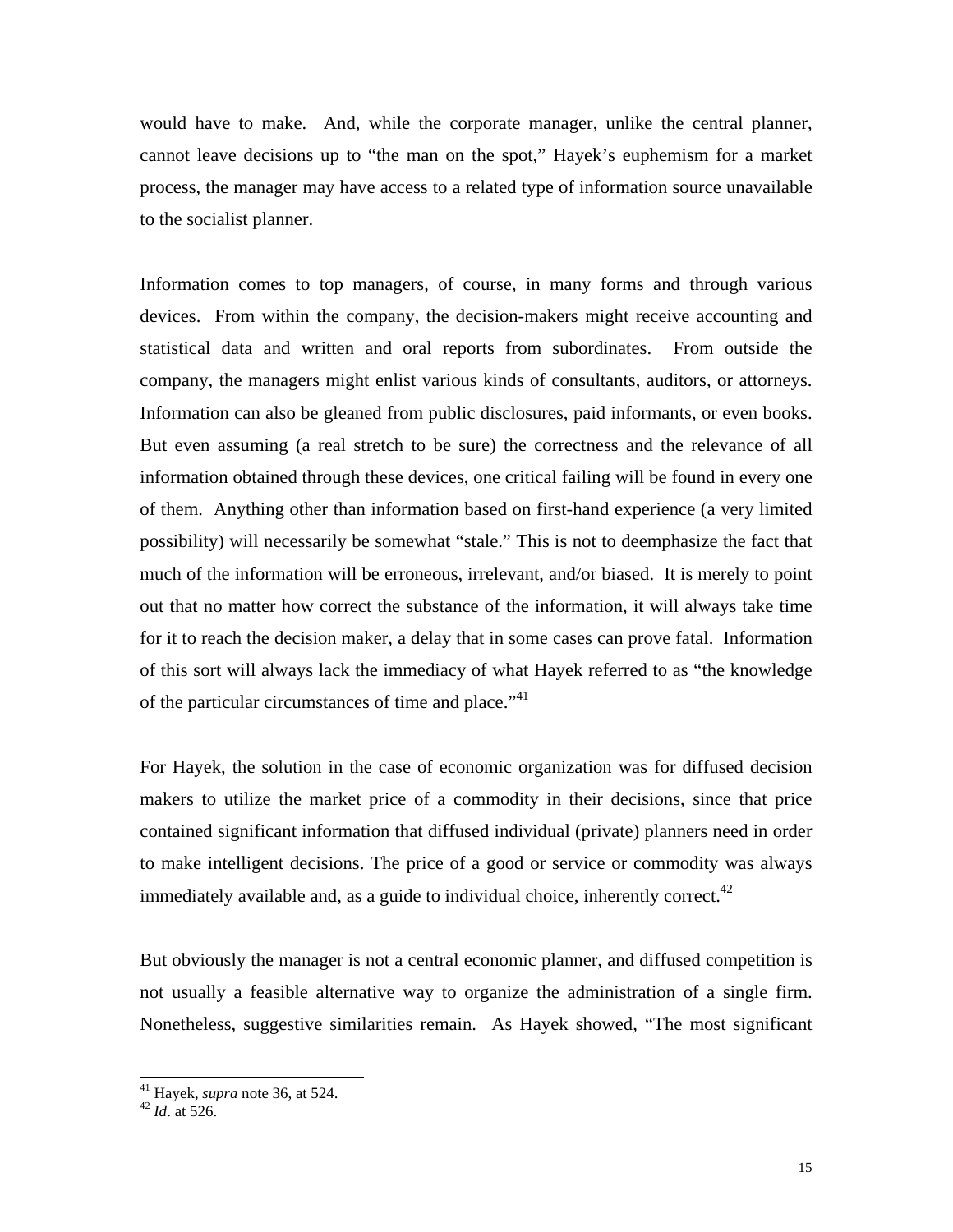fact about this system is the economy of knowledge with which it operates, or how little the individual participants need to know in order to be able to take the right action."<sup>[43](#page-16-0)</sup>

Consider the plight of a top manager of a corporation considering the expansion of a major division of the company. He has probably received rosy reports about the division's performance even though, perhaps contemporaneously, the price of the company's stock is in sharp decline. We will make the simplifying assumption that all other divisions are known to be steady and the general business conditions have not changed[.44](#page-16-1) Clearly that manager has some unbiased information that things are not all they appear in his reports to be, and prudence dictates finding out what is really wrong with that division before approving the expansion.<sup>45</sup>

A scenario like that would not be realistic unless someone with information more reliable than that given to the top executives was trading in the company's stock. The manager would not care who got that information or how that person procured it; he would not care whether the trader was an insider or an outsider. He would not care whether the person was a file clerk or an investment banker. What would be important is, first, to stop the planned expansion; second, to find out what was wrong with the division; third to fix the problem; and possibly a fourth, take steps to deal with the producers of the erroneous reports. Each of these represents an important managerial action, and each of them depends on the information first gained through watching the stock's price.<sup>[46](#page-16-3)</sup>

<span id="page-16-0"></span><sup>&</sup>lt;sup>43</sup> *Id.* at 526-27. "The marvel is that ... without an order being issued, without perhaps more than a handful of people knowing the cause, tens of thousands of people whose identity could not be ascertained by months or investigation, are made to use the material or its products more sparingly; *i.e.*, they move in

<span id="page-16-1"></span>the right direction." *Id.* at 527. <sup>44</sup> This example incidentally strongly supports the use of so-called "tracking" stocks to aid in corporate management. For an example of exactly this scenario, see Joel T. Harper & Jeff Madura, *Sources of Hidden Value and Risk Within Tracking Stock*, FIN. MGMT., Autumn 2002, at 91. But the scenario, and the others following, is much closer to the ideas implicit in the modern theory of "prediction" markets, the creation of virtual markets in almost any kind of future state. The system has until recently been used primarily to make election outcome predictions, but it is increasingly finding a place in the corporate world.<br>See infra notes 54-55.

<span id="page-16-2"></span><sup>&</sup>lt;sup>45</sup> See James B. Kau et al., *Do Managers Listen to the Market?*, 14 J. FIN. INTERMEDIATION (forthcoming 2005) (offering empirical evidence that managers "listen to the market," as they are more likely to cancel investments or merger plans when the market reacts unfavorably to the related announcement). 46 The prototypical New Yorker cartoon of a mogul watching the ticker tape in his office implied that he

<span id="page-16-3"></span>was "playing the market" on company time. But the grain of truth in the office presence of a ticker tape had to be that the top manager was watching primarily his own company's stock price.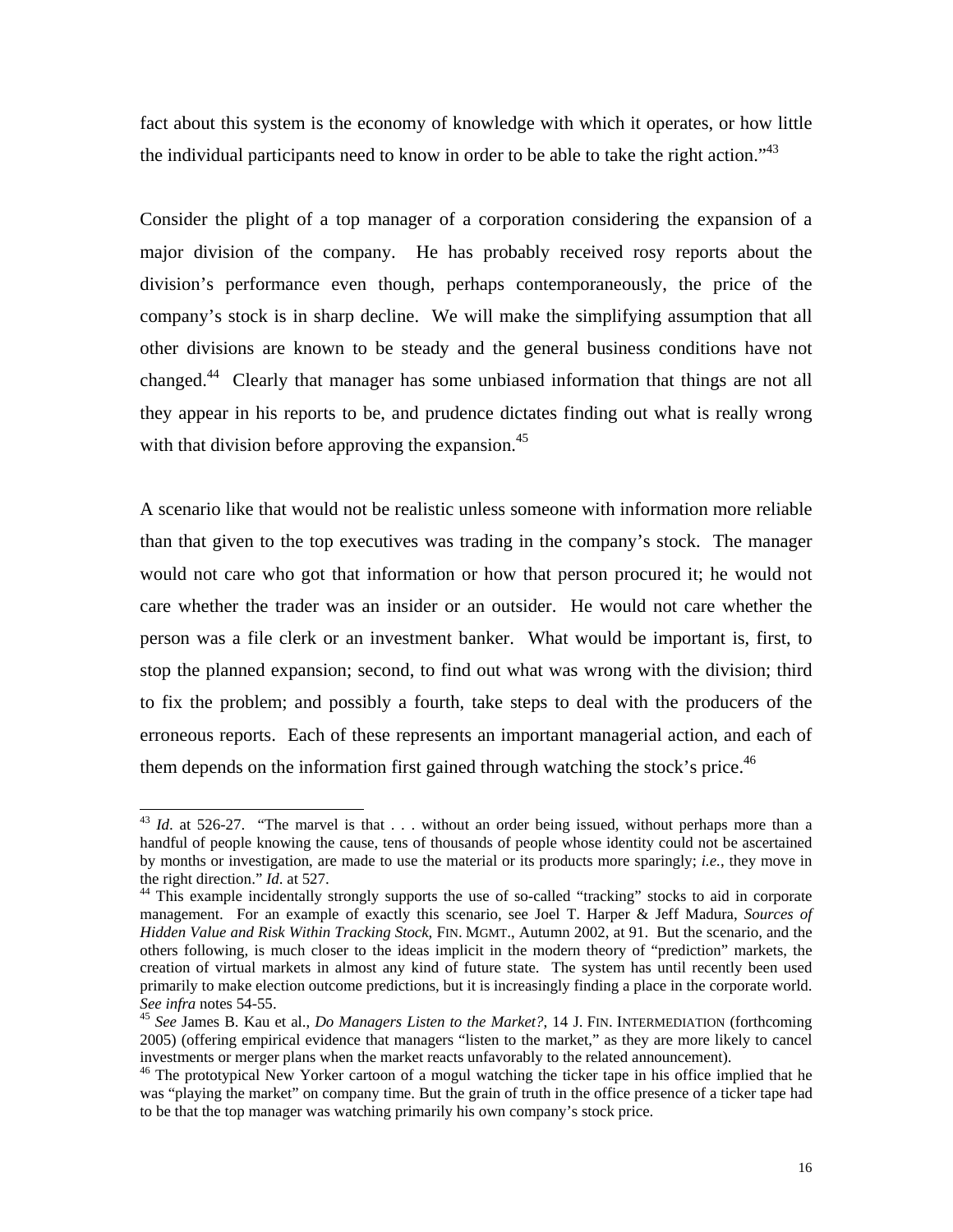Or consider a manager faced with a well-publicized acquisition decision and a stock price that has declined more than such an acquisition should occasion. He should recheck all the numbers and pause before completing the acquisition. Any other course threatens serious litigation, or worse, later on. The information being impacted into the share's price may have come from insiders or outsiders, but, in any event, someone is betting their own money on the validity of numbers quite different than those the executive has been given.<sup>47</sup> There is great peril in ignoring such information.<sup>[48](#page-17-1)</sup>

An additional scenario involves a situation that must be common in high-tech fields or others with rapidly changing technology. Suppose that a publicly traded company is riding high with a dominant product in its particular market but not a product that is fully protected by its patents against substitutes. Orders are high, earnings estimates are generous, morale among employees is good, consumer response is enthusiastic, and the managers are about to cash in on their stock options. Just then, for no reason known to the company's top management, the stock plummets. It is in fact being shorted<sup>49</sup> by employees of another company which has developed a far superior substitute product.<sup>50</sup>

Or consider a case of substantial embezzlement and accounting fraud. Top managers notice an otherwise mysterious decline in stock price. This can set off alarms that ultimately lead to discovery of the fraud. But why did the stock price decline?

<span id="page-17-0"></span> <sup>47</sup> Yuanzhi Luo*, Do Insiders Learn from Outsiders? Evidence from Mergers and Acquisitions,* 60 J. FIN. (forthcoming 2005) (offering empirical evidence that market reaction to an M&A announcement predicts whether the companies later consummate the deal and that merging companies appear to extract information from the market reaction and later consider it in closing the deal).<br><sup>48</sup> Or, it might be added, in not having it available because insider trading laws have prevented someone

<span id="page-17-1"></span>with the relevant information from trading or disseminating the information. But I digress; the point of the text is merely that the stock market may convey valuable managerial information either not available or not available in timely fashion anywhere else. A manager might be at some pains to preserve such a valuable source of information and, to repeat the point of the text, not be heard to complain that someone has "immorally" traded on inside information.

<span id="page-17-2"></span><sup>&</sup>lt;sup>49</sup> The feasibility of short-selling and the existence of options or futures markets generally improve the process of aggregating information by allowing more individuals to profit on their information and making the market for the underlying security more "complete" and hence more efficient. *See* Stephen Figlewski & Gwendolyn P. Webb, *Options, Short Sales, and Market Completeness*, 48 J. FIN. 761 (1993).<br><sup>50</sup> While there is a great debate as to whether this trading would run afoul of Rule 10b-5 – it is not trading

<span id="page-17-3"></span>by an *insider* trading in the usual sense – this example nonetheless still serves to make the point about managers being dependent on stock prices for information they may be unable to secure elsewhere. *See also* Ian Ayres & Joe Bankman, *Substitutes for Insider Trading*, 54 STAN. L. REV. 235 (2001).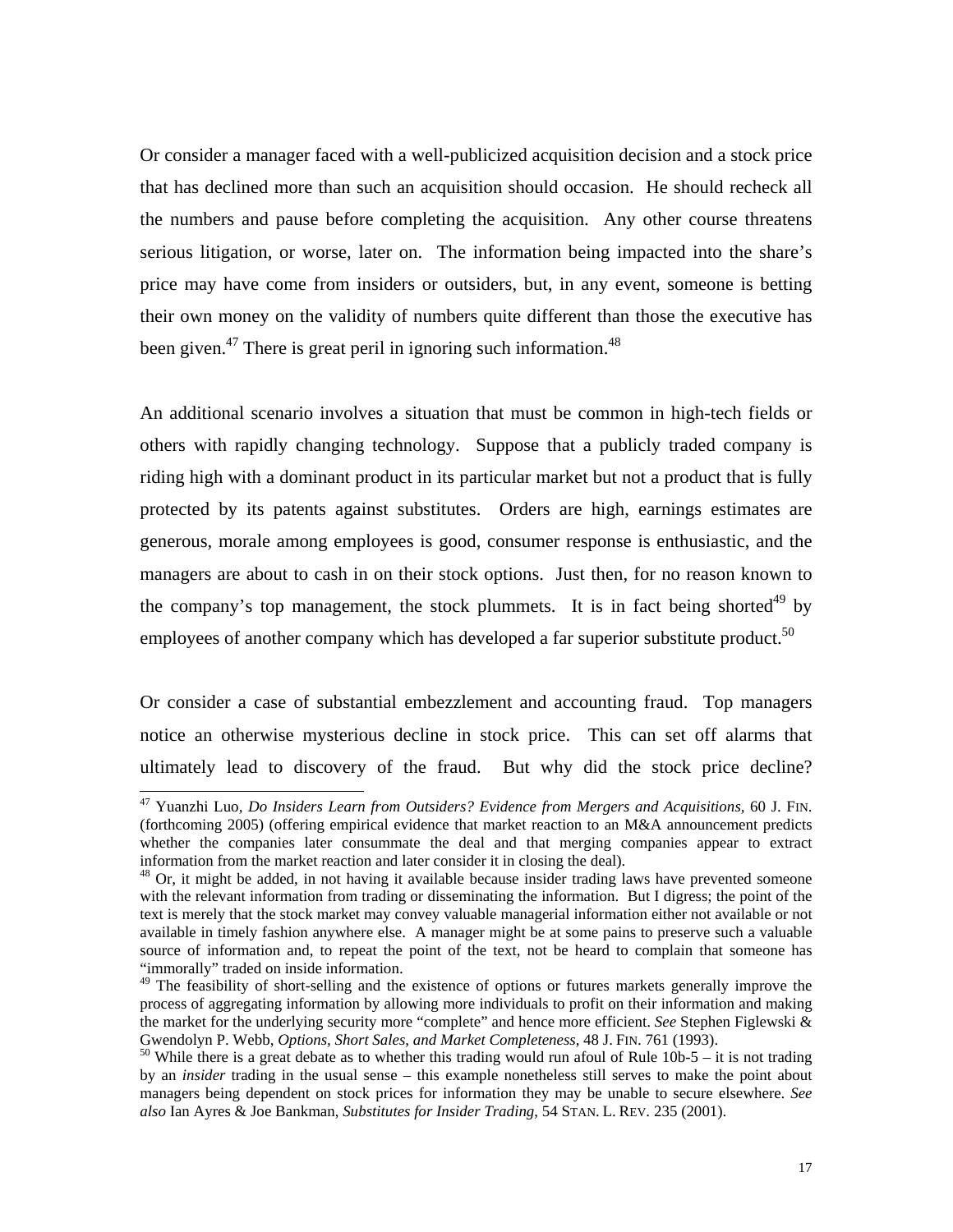Obviously someone in the know about the fraud decided that stock trading profits were better than the "honor" of whistle-blowing, and, at least this way, other employees of the company may never know who the "snitch" was, thus avoiding various personal embarrassment and recriminations. But why would the top managers care who did the trading or even how those traders knew about the fraud? That knowledge would not be required (nor cheap to acquire) before the managers could take necessary corrective action.

This example suggests a more general use of stock price in the day-to-day work of top administrators. If the managers could assume that informed trading was taking place whenever it became profitable – in other words, if managers had acted as though the stock market were "efficient" long before the idea of an efficient market was articulated – they could also have used stock price changes as a kind of confirmation, albeit "noisy," of their own internal financial and other reports. In other words, general insider trading would go a long way towards keeping various functionaries on their toes and honest, since every major error or act of dishonesty would become a potential source of trading profit for someone else in the organization who knew about the problem.<sup>[51](#page-18-0)</sup>

That last idea in turn suggests yet another reason for silence about insider trading, this time by controlling shareholders. The problem of monitoring non-controlling managers was certainly recognized by investors and entrepreneurs long before Berle and Means popularized the notion of a separation of ownership and control. Manifestly, no agency relationship of this kind is feasible without some device for monitoring the quality of work done by the agents. Are large investors who do not directly manage their companies merely to wait until they receive obscure quarterly or annual financials before making decisions about the quality of their managers? And even if they serve or have

<span id="page-18-0"></span><sup>&</sup>lt;sup>51</sup> It goes without saying that we are discussing those cases in which the trading is sufficient to move the price of the company's shares. This implicates the great debate about the effectiveness of insider trading to move share prices. The emerging consensus in the literature seems to be that this mechanism functions rapidly with few trades by insiders necessary to create a substantial movement in the indicated direction. *See supra* note 10. Probably this effect would vary with the size and liquidity of the market for the particular company's shares, the number of analysts following the shares, and other factors. But the fact that the scheme may not function well to solve every managerial information problem is clearly no reason for not allowing it generally for those situations in which it is useful.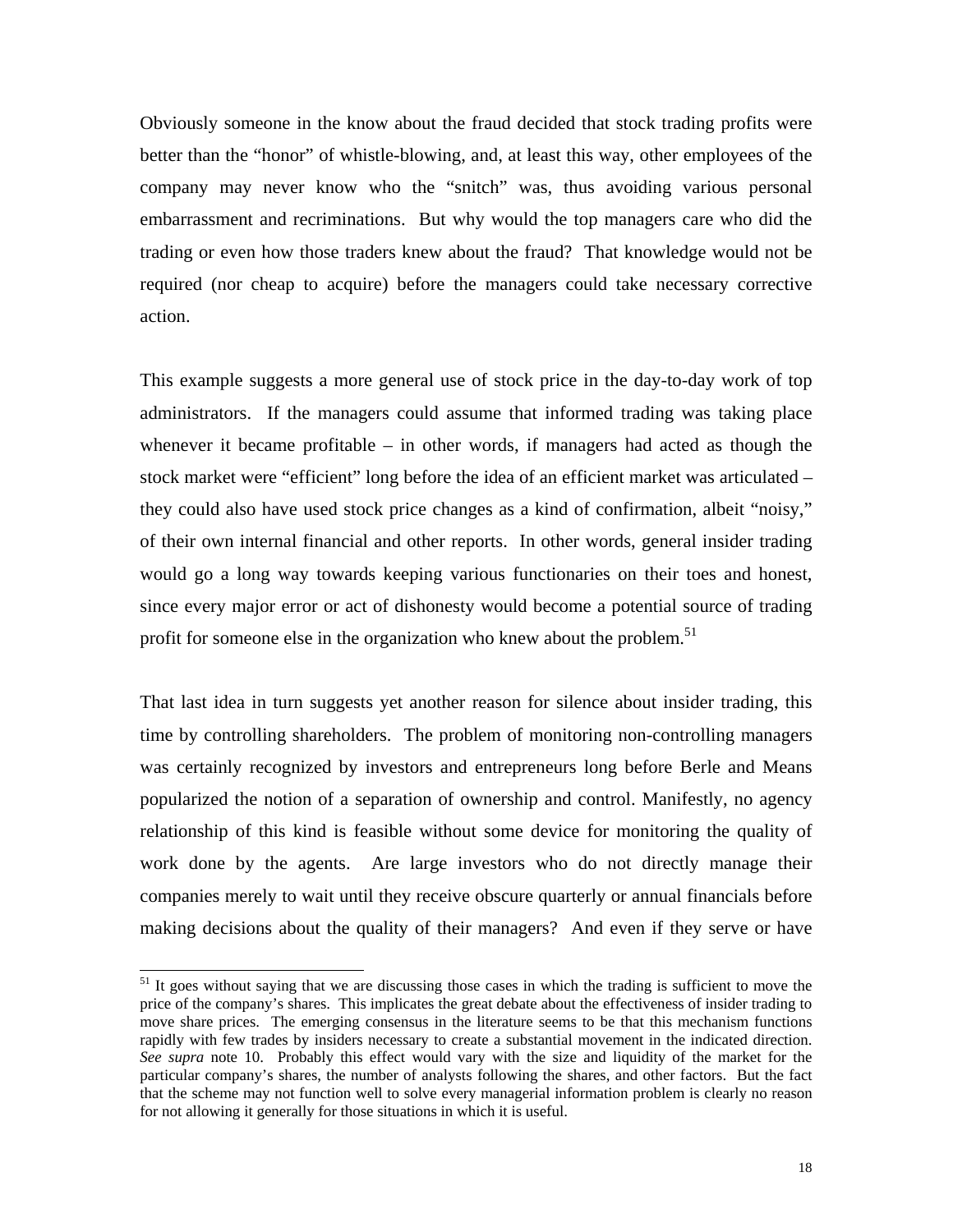representatives on the board, can they be assured of speedy and correct information about the real value of managerial decision making? This is the agency cost problem *par excellence*, and a feasible solution is to allow, nay encourage, insider trading in order to assure as fast and accurate conveyance of information as possible via stock price.<sup>52</sup>

One would guess that these investors would want every bit of market price information they could possibly get, whether it came from stock trading by insiders or by the devil. With all the difficulties non-managing shareholders will have in securing adequate information to protect their investment, it certainly comes as no surprise to learn that large shareholders are rarely heard to complain about insider trading. What is more surprising is that they and others with concurrent interests did not mount a more successful effort to thwart the SEC's campaign against the practice.<sup>53</sup>

The various examples given above help explain why managers and others could have been expected to remain silent about insider trading in its heyday. But these same scenarios are also significant because today they could represent actual corporate experiments with so-called "virtual" or "prediction" markets.<sup>54</sup> These schemes typically involve the use of an internally constructed mock or virtual stock market or derivatives markets to assess a specific population's valuation (prediction of success) of, for example, a new product or managerial decision.<sup>55</sup> The practice is based on the Hayekian

<span id="page-19-0"></span><sup>&</sup>lt;sup>52</sup> This insight makes particularly ironic that Berle and Means complained that managers of large corporations might engage in insider trading. *See also* Kau, et al., *supra* note 45, at 33-34 (offering empirical evidence that "managers are more likely to listen to markets when a higher proportion of the firm's shares are held by blockholders").<br><sup>53</sup> *But see supra* note 30 (showing some concern about Section 16(b)). It may well be the SEC's high-

<span id="page-19-1"></span>handed method of developing a general rule against insider trading did not allow for such public expression of concern after *Cady, Roberts*. *See* Henry G. Manne, *Insider Trading and the Administrative Process*, 35 GEO. WASH. L. REV. 473 (1967). And this may well be the reason the SEC took the approach that it did.<br><sup>54</sup> For an excellent description of internal markets for "securities" predicting future sales, success of a

<span id="page-19-2"></span>certain product, or supplier behavior in such companies as Eli Lilly, Hewlett-Packard, and Microsoft, see Barbara Kiviat, *The End of Management?*, TIME (*Inside Business* Bonus Section), July 12, 2004.<br><sup>55</sup> *See, e.g.*, KAY-YUT CHEN & CHARLES R. PLOTT, INFORMATION AGGREGATION MECHANISMS: CONCEPT,

<span id="page-19-3"></span>DESIGN, AND IMPLEMENTATION FOR A SALES FORECASTING PROBLEM (Cal. Inst. of Tech., Soc. Sci. Working Paper No. 1131, 2002). The paper discusses, among other issues, the question of whether the prediction-market mechanism can identify knowledgeable individuals and provide an incentive for them to participate, *id*. at 8-9, a problem which does not exist in a real legal market for inside information. *See also* AJIT KAMBRIL & ERIC VAN HECK, MAKING MARKETS: HOW FIRMS CAN DESIGN AND PROFIT FROM ONLINE AUCTIONS AND EXCHANGES 149-155, 159-61 (2002) (discussing how prediction markets can aid corporate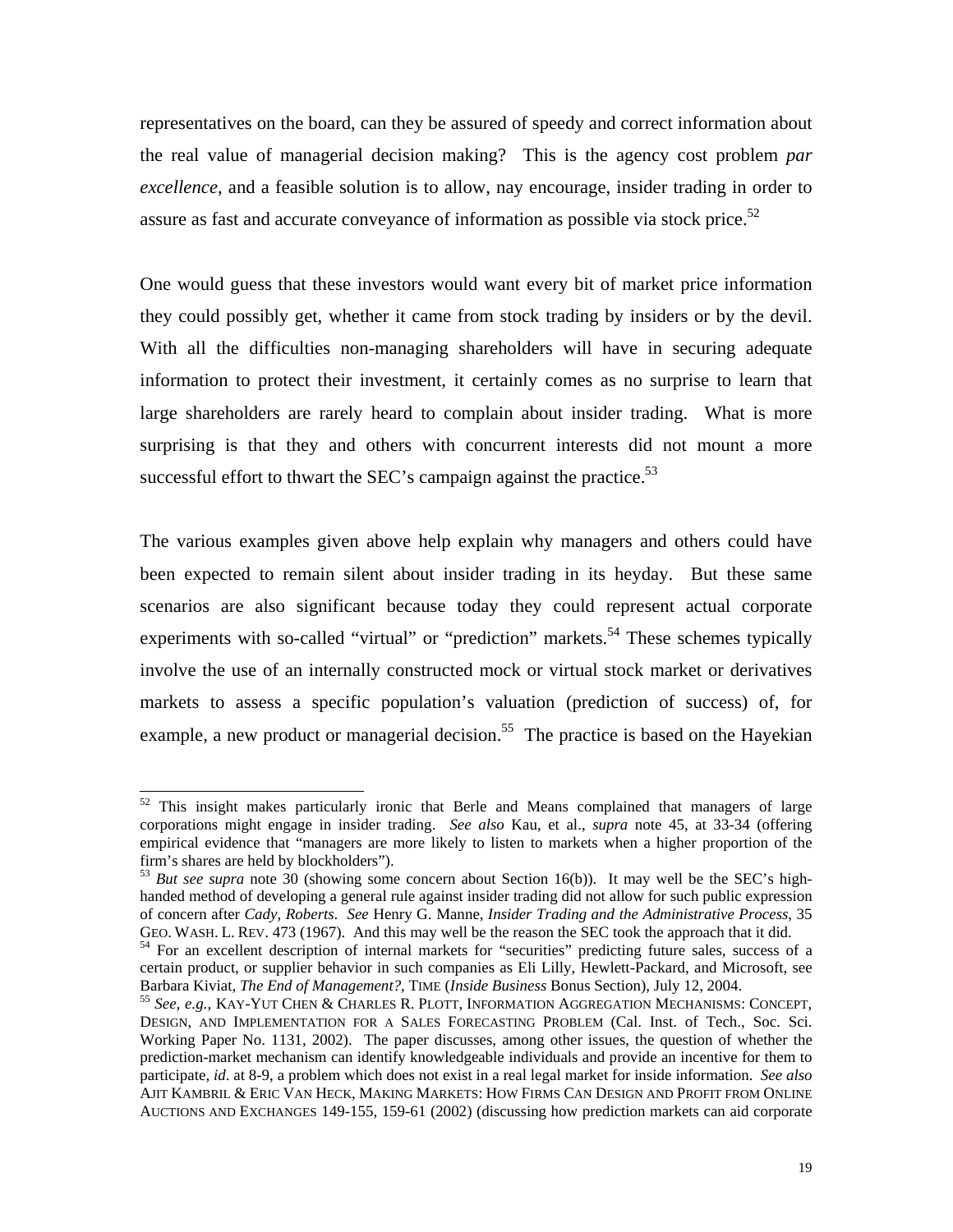idea that markets are better organizers of information and predictors of the future than are individuals.

Prediction markets in the corporate world are designed to mimic as nearly as possible the conditions of a real market. Thus they work more effectively if the individuals betting use their own money and trade to make more money, just as in real markets. The idea is that people with the greatest confidence in the validity of their information will bet more on that supposition than will those who lack such confidence, and the aggregate betting will produce a "price" outcome much more accurate than any one individual could produce, just as Hayek suggested.<sup>56</sup> There are problems with getting the incentive structure right in virtual markets, problems that do not exist in real markets, but the results to date are nonetheless dramatically persuasive of the valuative and predictive powers of such markets.<sup>[57](#page-20-1)</sup>

The similarities and overlaps between the Hayekian "use of knowledge," virtual markets, and insider trading should now be apparent to anyone. They each involve, actually or virtually, one and the same thing, namely a market for information. And this market inevitably performs far more successfully than would most any non-market administrative process, whether the latter be socialist central planning, marketing surveys by polls, or mandated financial disclosures such as required by the SEC. Certainly it should be clear now why corporate managers and others with a real interest in managerial efficiency would not have complained about insider trading when it was widely recognized as a standard practice. Their jobs were – and still are – much simplified with

 $\overline{a}$ 

decision-making); Justin Wolfers & Eric Zitzewitz, *Prediction Markets*, J. ECON. PERSP., Spring 2004, at 107 (summarizing academic literature on prediction markets). 56 *See also* JAMES SUROWEICKI, THE WISDOM OF CROWDS 23-39 (2004) (emphasizing the importance of

<span id="page-20-0"></span>diversity of beliefs among the participants in a virtual or a real market for the "magic" of the aggregation of disparate valuations to work). This is another reason why the exclusion of insiders from the stock market guarantees a less efficient market than would exist otherwise.<br><sup>57</sup> Readers are most apt to be familiar with the Iowa Electronic Markets for betting on political campaigns.

<span id="page-20-1"></span>These have proved to be considerably more successful than any polling device for predicting the outcomes of American elections. *See* Iowa Electronic Market Website, *at* <http://www.biz.uiowa/iem>(last visited

\_\_\_). The use of prediction markets made headlines a few years ago when the Department of Defense DARPA office tried to use a virtual market to predict terrorist activities. A popular outcry that this allowed "betting" on terrorism and carried moral hazards forced DOD to cancel the project. *See* Robin Hanson & Ryan Oprea, Manipulators Increase Information Market Accuracy 2 & n.2 (July 2004) (unpublished manuscript, on file with author), available at<http://hanson.gmu.edu/biashelp.pdf>(last visited \_\_\_).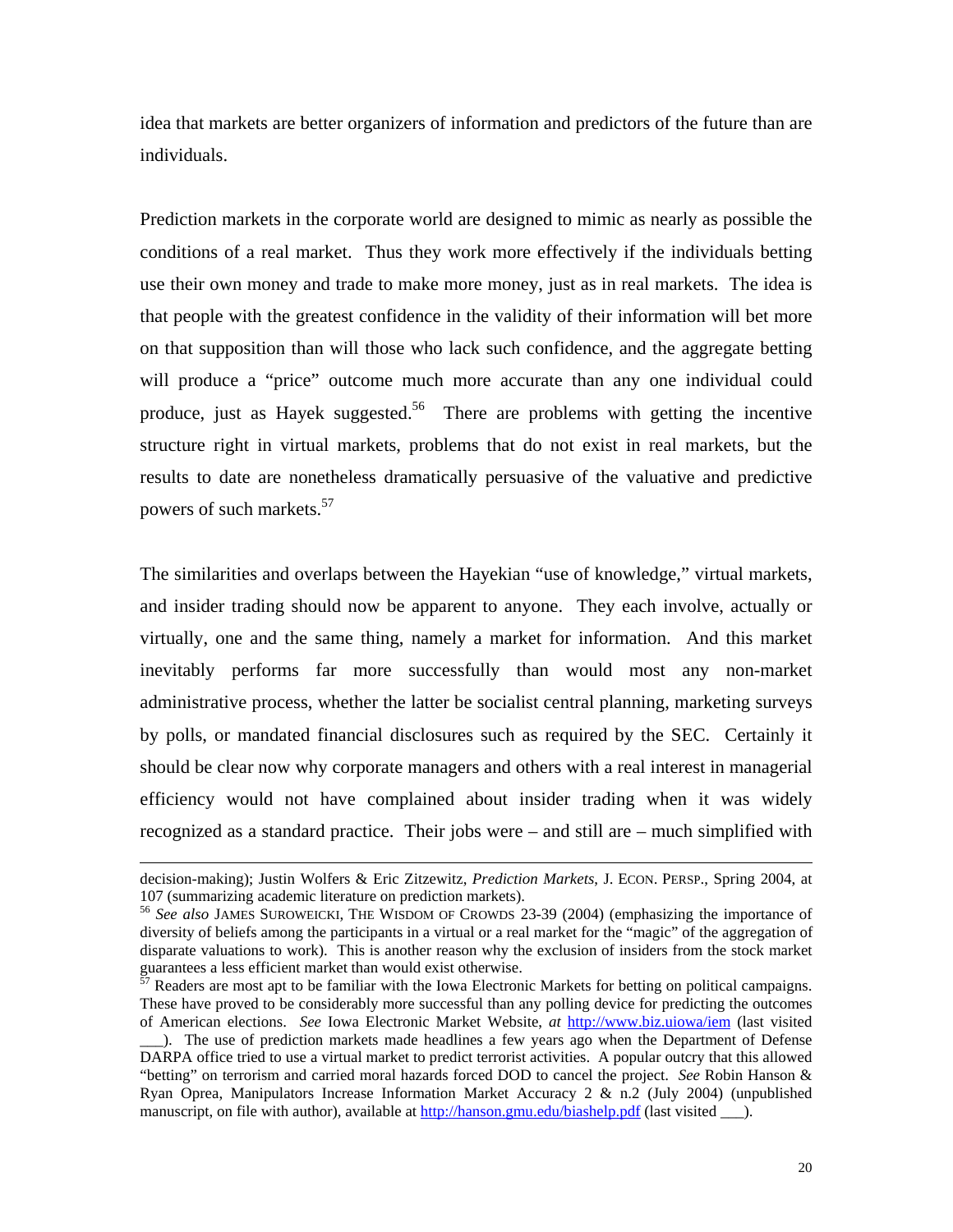a free and open information market for all possible participants.<sup>58</sup> There never was any need, therefore, to include insider trading in executive compensation packages.<sup>59</sup> Even in this day of regulated, distorted, and corrupted information flows, the smart managers must still keep a weather eye out for unexpected changes in their company's stock price.<sup>60</sup>

The illustrations used above are considerably oversimplified and describe a kind of event that does not occur every day. In fact, the truly dramatic case of important information being conveyed almost instantaneously by the stock price may be one of the rarer events in a top manager's career. Even so, there would not have to be many such occasions, experienced directly or only heard about, before managers would understand the desirability of having insider-trading influenced stock prices available. So managers, directors, and large shareholders may have had little or no incentive ever to talk about insider trading as an important managerial tool and certainly none to condemn it. A culture of silence on the subject seems the most likely result. The mystery posed earlier in this paper has now been solved, and a new defense of insider trading has been described.

<span id="page-21-0"></span><sup>&</sup>lt;sup>58</sup> So much for the argument that it would be "unfair" if an office boy, a janitor, or a secretary were allowed to trade on information that was fortuitously picked up while on the job. *Cf*. United States v. O'Hagan, 521 U.S. 642 (1997) (holding liable a law firm partner not personally representing the company whose options and shares he traded). Management's interest would be just as great in having these low functionaries trade on new information as the highest level executive, so long as their trading added to the accuracy of the stock's price. It's reliable price-effect information they are after, not some puerile ideal of "fairness." This is not to say, of course, that there may not be situations in which it will be in a company's interest to delay information reaching the market, say where this would be valuable mainly to competitors. In such a case, however, we could expect the managers to take whatever steps were appropriate to guard the information and not to rely on a general rule against insider trading to cure a rarely occurring problem.

<span id="page-21-1"></span><sup>&</sup>lt;sup>59</sup> This is not to say, however, that there may not have been special cases where inventors or other entrepreneurs were explicitly allowed, as part of their compensation package, to trade on the value of the information they produced. This might have been especially appropriate to cover such cases as pharmaceutical scientists working on new drug products and betting on their success. A company could then get the advantages of a prediction market with the additional advantages of an appropriate form of incentive compensation. This is not the same as a generalized argument for insider trading as part of all compensation packages, which, as we have seen, entails considerable operational problems.<br><sup>60</sup> It is an open question just how much SEC regulation has distorted the market for valuable information,

<span id="page-21-2"></span>and the matter has not been addressed by empirical research. Still, we do know that enforcement of insider trading laws is spotty and ineffective, but whether it is ineffective enough that we still have substantially as reliable and accurate a market for information (net of all the administrative costs of the system) as we would in the absence of the regulation is anyone's guess.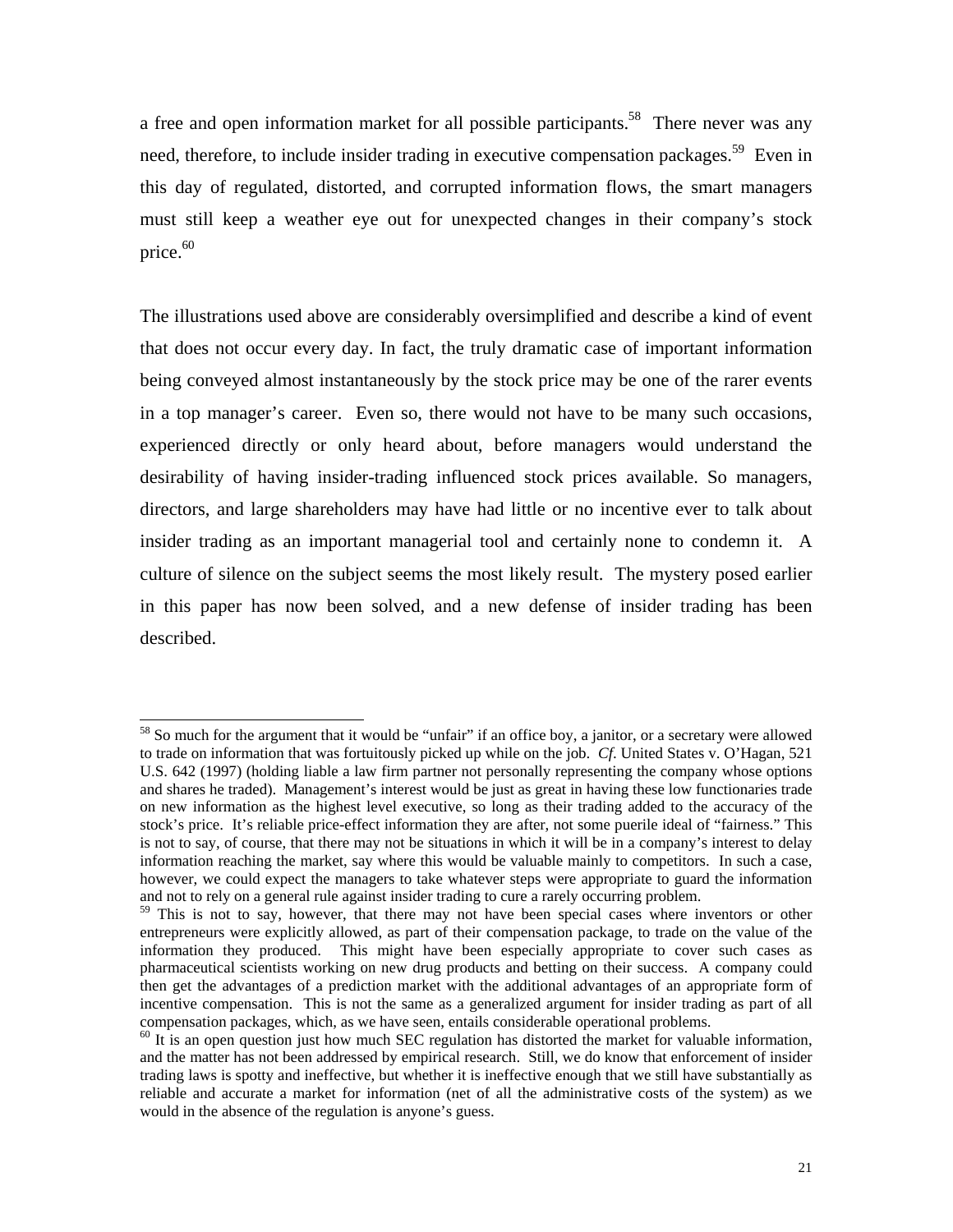#### **PART IV – THE WRAPUP**

There are arguments against this new hypothesis in support of legalized insider trading. First, there is the practical point that the stock market is notoriously volatile, and a manager may be hard pressed at any give moment to know whether the stock price change he is witnessing is a result of informed trading or of so-called "noise" trading.<sup>61</sup> "Noise" will significantly complicate the task of ferreting valuable insights out of a stock's price, and on occasion noise might make it impossible to infer any valuable information from a stock price. But the ability to analyze stock price changes should probably be seen as another desirable skill for managers. The fact that noise may create some uncertainty with this kind of information and on occasion may make it useless certainly does not imply that this information should never be available to managers as well-enforced insider trading laws in effect would do.

A related point is that stock markets are always subject to manipulation and that managers relying on stock price to gain new information will regularly be "confused" by others trying to convey false information.<sup>62</sup> While this observation seems plausible, it fails to note that alternative schemes of transmitting information are equally if not more subject to the same risks. Even more to the point, however, this argument does not integrate the possibility of "counter manipulators," who can profit by trading on the truth regardless of what their colleagues are up to. All indications are that significant stock price manipulation is extremely difficult to manage, and, ironically, it may actually improve the functioning of the market. $63$  This is similar to the point made earlier about the value of insider trading on bad news. In both cases allowing an unfettered market in

<span id="page-22-0"></span> $<sup>61</sup>$  Aggregate market or industry price movements would not obviously have the same value since a general</sup> price level change would not implicate the kind of information we are concerned with here.<br><sup>62</sup> For some suggestion of this kind, see Saul Levmore, *Simply Efficient Markets and the Role of* 

<span id="page-22-1"></span>*Regulation: Lessons from the Iowa Electronic Markets and the Hollywood Stock Exchange*, 28 J. CORP. L 589, 600 & nn.36-37 (2003). Actually Levmore, in a somewhat different context, skirts near to ideas proposed in this paper, but he seems reluctant to acknowledge any valuable role for insider trading. *Id*. at 588-89. For important studies of the problem of manipulation, see Robin Hanson et al., *Information Aggregation and Manipulation in an Experimental Market*, 56 J. ECON. BEHAV. & ORG.; Robin Hanson, Foul Play in Information Markets (Jan. 2005) (unpublished manuscript, on file with author), *available at* http://hanson.gmu.edu/foulplay.pdf (last visited \_\_\_).<br>
<sup>[63](http://hanson.gmu.edu/foulplay.pdf)</sup> *See especially* Hanson & Oprea, *supra* note 57. Levmore also notes that profits can be made by counter

<span id="page-22-2"></span>manipulators and that ultimately an equilibrium may develop. Levmore, *supra* note 62, at 601.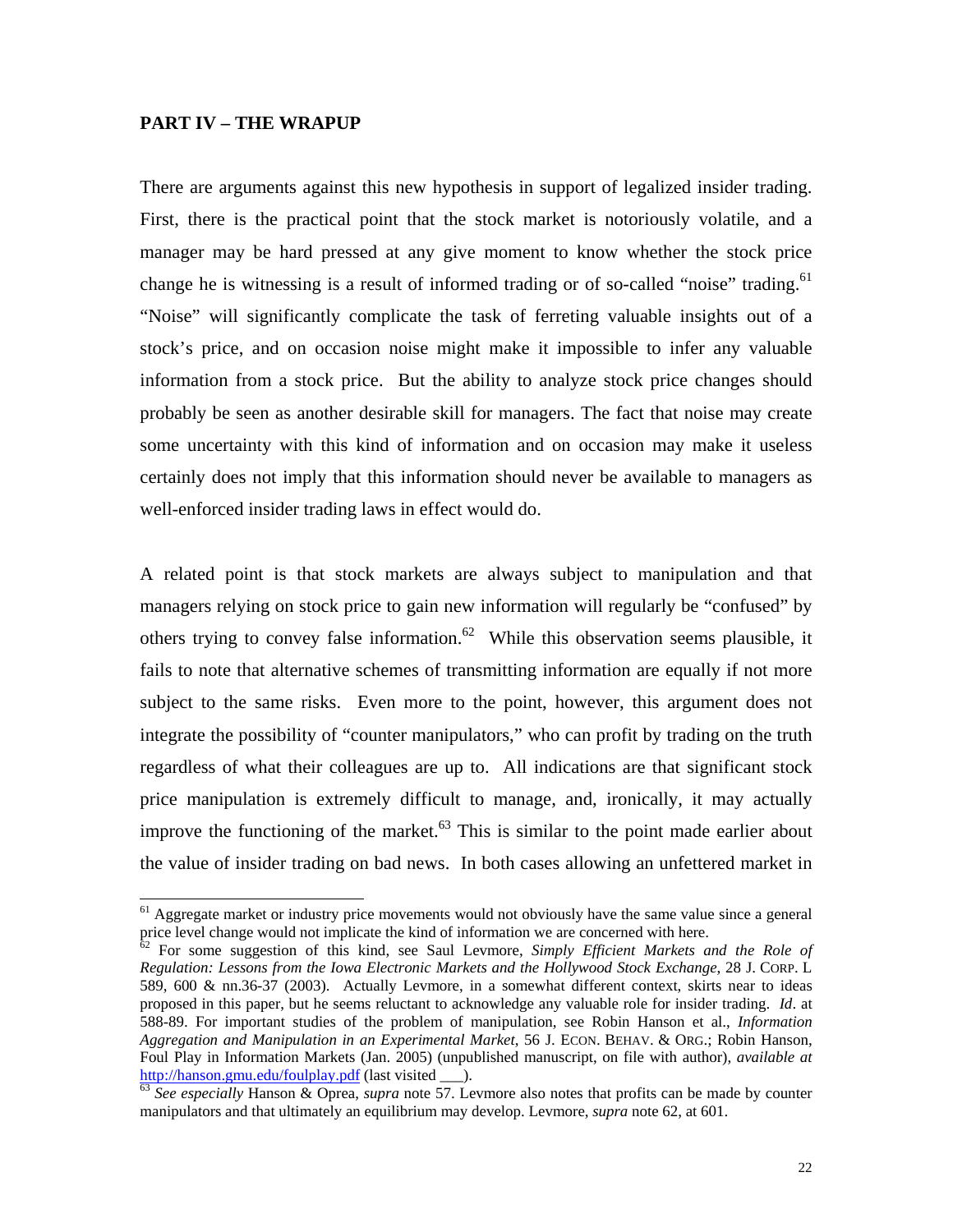information will have salutary effects unheard of in connection with regulatory "disclosure."

There is a special advantage that virtual markets have over real markets powered by informed trading. They can be carefully tailored to a very specific query such as "how will a particular new product fare in the market?" A generalized market for all information, like the stock market, cannot normally perform with this degree of specificity, but on occasion its message will be specific and clear. The fact that this is not always the case is simply one of the conditions of the marketplace; it is not a drawback to insider trading as such.

Of course, since the argument for allowing insider trading presented here is brand new and largely theoretical, we have little direct empirical or even anecdotal evidence to support it. However, we do have a rapidly growing number of reports of experimental work in prediction markets, none of which, needless to say, involve actual trading of stocks on a stock exchange. And a number of new questions for exploration come to mind. Do managers follow their company's stock price with an obsession suggesting that it contains really valuable information for them (above and beyond their own direct interest in stock-price-related compensation plans)? Do we have any evidence that problems have actually been discovered through this mechanism? Are there other factors that would make stock price monitoring a losing proposition, such as noise, unreliable data, more efficient alternative information-transfer devices, or excessive time or other costs associated with the practice?

Even after the SEC began its *in terrorem* campaign against insider trading and required compliance officers nearly everywhere, few top executives of large corporations have made ferreting out insider trading a top priority of their administrations. In other words, though the silence on the topic has not been as complete as it was before *Texas Gulf Sulphur*, complaints about the practice have still not been deafening. Most of the roar comes from the SEC and its supporters in the academic and media worlds. So, we might wonder, does this signify acquiescence by the corporate elite in the SEC's campaign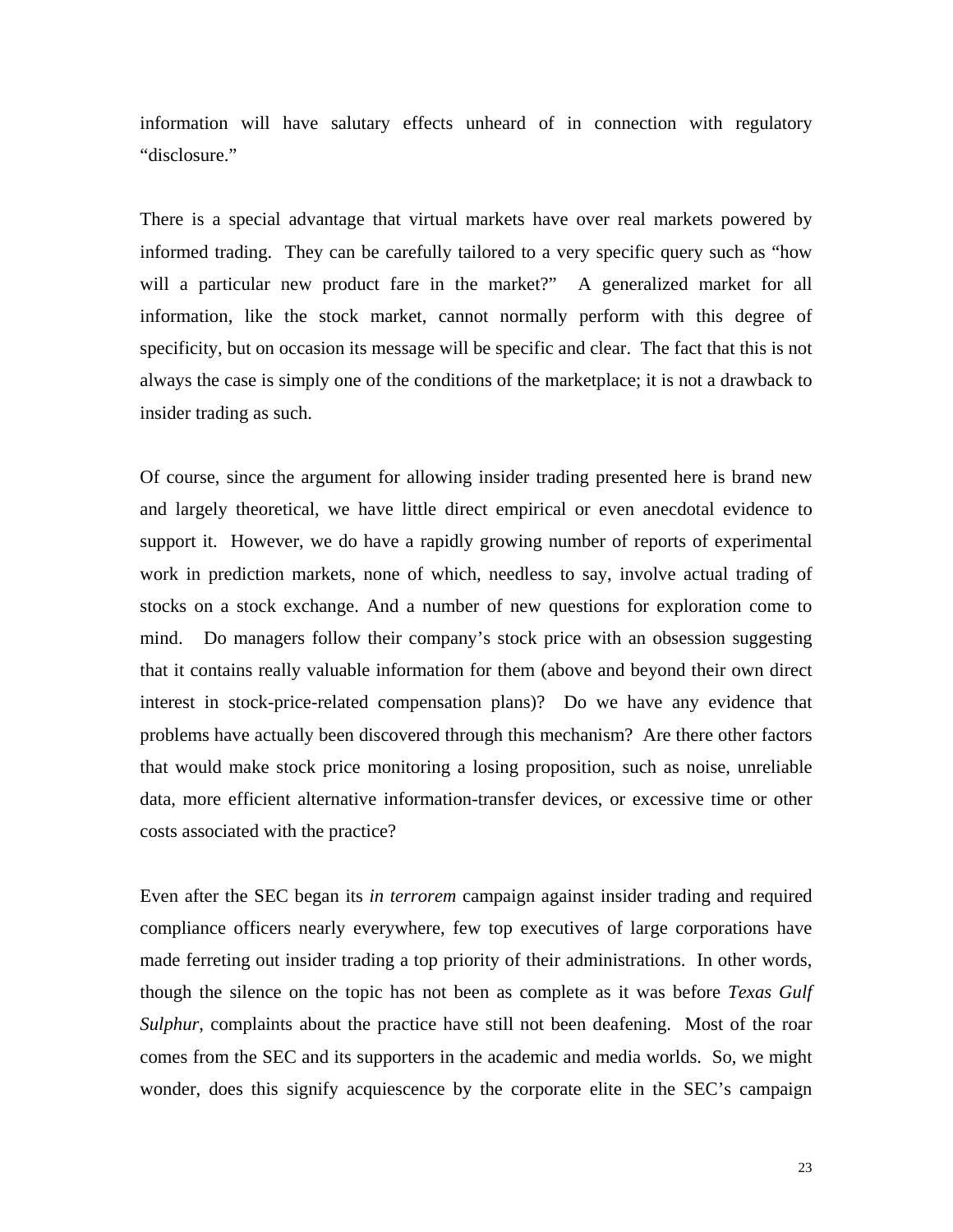against insider trading or does it merely mean that the campaign has been mainly bluster and headlines with an extraordinarily low enforcement capability? $64$ 

All of these are interesting questions that may be asked about the Hayekian hypothesis for insider trading. Possibly a new area of scholarly research has been opened. The hypothesis seems to have enough "bite" that it will have to be integrated into the general argument about insider trading that continues to rage. If the issue were a close one before this notion appeared, this could tip the balance, and we may even begin to see some advocacy of insider trading legality from those whose interest, professional or academic, is in making the management of large companies more efficient.

#### **PART V – CONCLUSION**

Stock trading by any informed individuals can produce information that may be extremely valuable to managers of publicly-held companies. This may result in benefits that are even greater than those that were claimed for insider trading as a device to make the stock market more efficient. That older argument related efficiency of capital markets almost entirely to activities stock-market activities such as investing, stock trading, or transactions in control.<sup>65</sup> Now we have added a corporate-governance dimension to the insider trading debate. Indeed when we view the topic in Hayekian terms, it is hard to escape the conclusion that knowledgeable trading in an earlier era did and probably still does aid considerably in the functioning of the large corporate system. And a new question arises whether virtual markets can provide a meaningful alternative to overt legal insider trading, if indeed regulation of that trading has even significantly reduced its informational benefit.<br>
<sup>64</sup> Ajeyo Banerjee & E. Woodrow Eckard, *Why Regulate Insider Trading? Evidence from the First Great* 

<span id="page-24-0"></span>*Merger Wave (1897-1903)*, 91 AM. ECON. REV. 1329 (2001); Michael P. Dooley, *Enforcement of Insider Trading Restrictions*, 66 VA. L. REV. 1 (1980); Javier Estrada & J. Ignacio Peña, *Empirical Evidence on the Impact of European Insider Trading Regulation*, 20 STUD. ECON. & FIN. 12 (2002); David Hillier & Andrew P. Marshall, *Are Trading Bans Effective? Exchange Regulation and Corporate Insider Transactions around Earnings Announcements*, 8 J. CORP. FIN. 393 (2002); Jeffrey F. Jaffe, *The Effect of Regulation Changes on Insider Trading*, J. BELL J. ECON. & MGMT. SCI. 93 (1974) H. Nejat Seyhun, *The Effectiveness of Insider Trading Sanctions*, 35 J.L. & ECON. 149 (1992); Arturo Bris, Do Insider Trading Laws Work? (Feb. 2003) (unpublished manuscript, on file with author).<br><sup>65</sup> However, the efficient market concept also has some relevance for the executive compensation debate.

<span id="page-24-1"></span>*See* Carlton and Fischel, *supra* note 14.